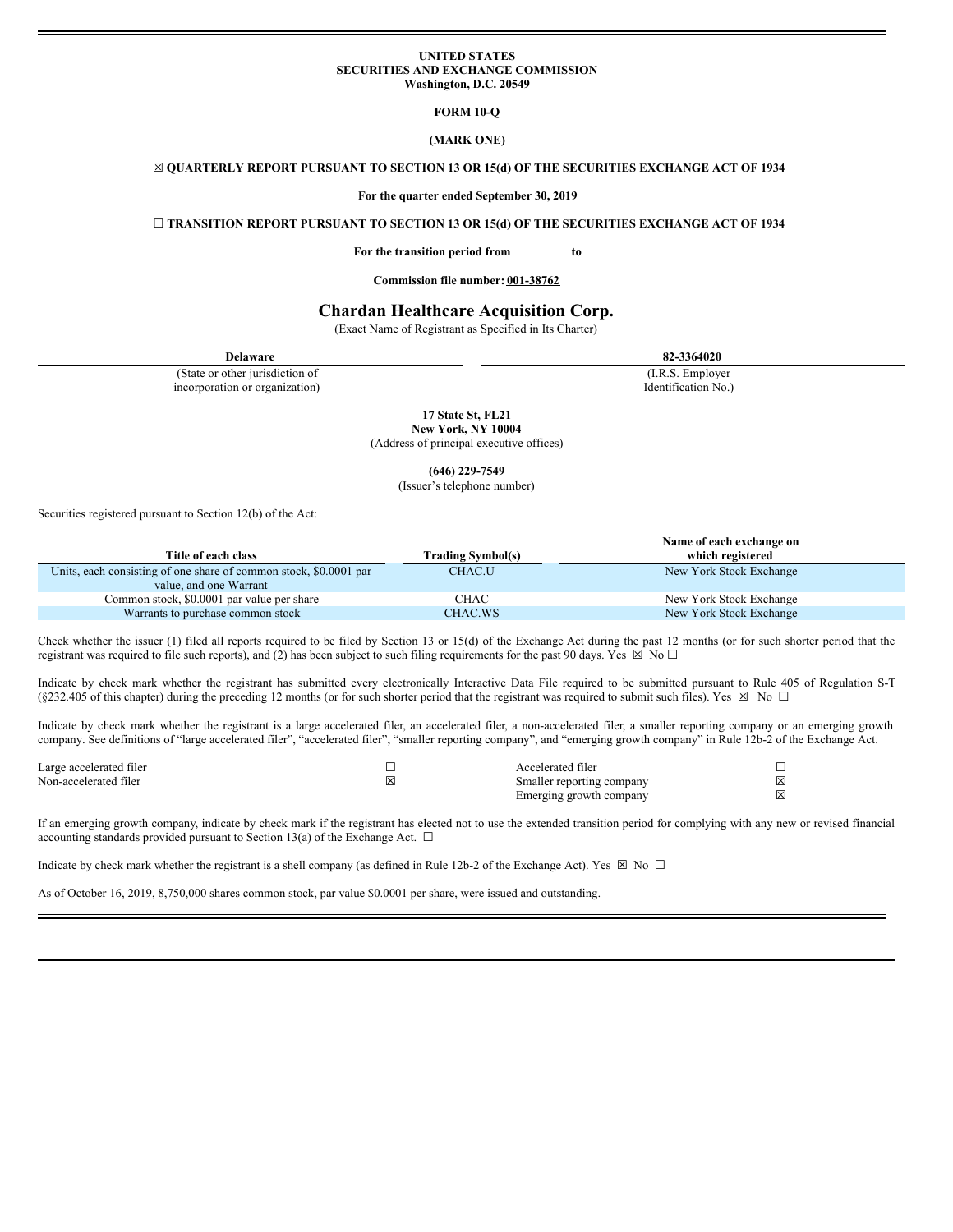# **CHARDAN HEALTHCARE ACQUISITION CORP.**

#### **FORM 10-Q FOR THE QUARTER ENDED SEPTEMBER 30, 2019 TABLE OF CONTENTS**

|                                                                                               | Page |
|-----------------------------------------------------------------------------------------------|------|
| Part I. Financial Information                                                                 |      |
| Item 1. Financial Statements                                                                  |      |
| <b>Condensed Consolidated Balance Sheets</b>                                                  |      |
| <b>Condensed Consolidated Statements of Operations</b>                                        |      |
| Condensed Consolidated Statements of Changes in Stockholders' Equity                          |      |
| <b>Condensed Consolidated Statements of Cash Flows</b>                                        |      |
| Notes to Condensed consolidated financial Statements                                          |      |
| Item 2. Management's Discussion and Analysis of Financial Condition and Results of Operations | 14   |
| Item 3. Quantitative and Qualitative Disclosures Regarding Market Risk                        |      |
| Item 4. Controls and Procedures                                                               |      |
|                                                                                               |      |
| Part II. Other Information                                                                    | 18   |
| Item 1. Legal Proceedings                                                                     | 18   |
| Item 1A. Risk Factors                                                                         | 18   |
| Item 2. Unregistered Sales of Equity Securities and Use of Proceeds                           | 18   |
| Item 3. Defaults Upon Senior Securities                                                       | 19   |
| Item 4. Mine Safety Disclosures                                                               | 19   |
| Item 5. Other Information                                                                     | 19   |
| Item 6. Exhibits                                                                              | 19   |
| <b>Part III. Signatures</b>                                                                   | 20   |

i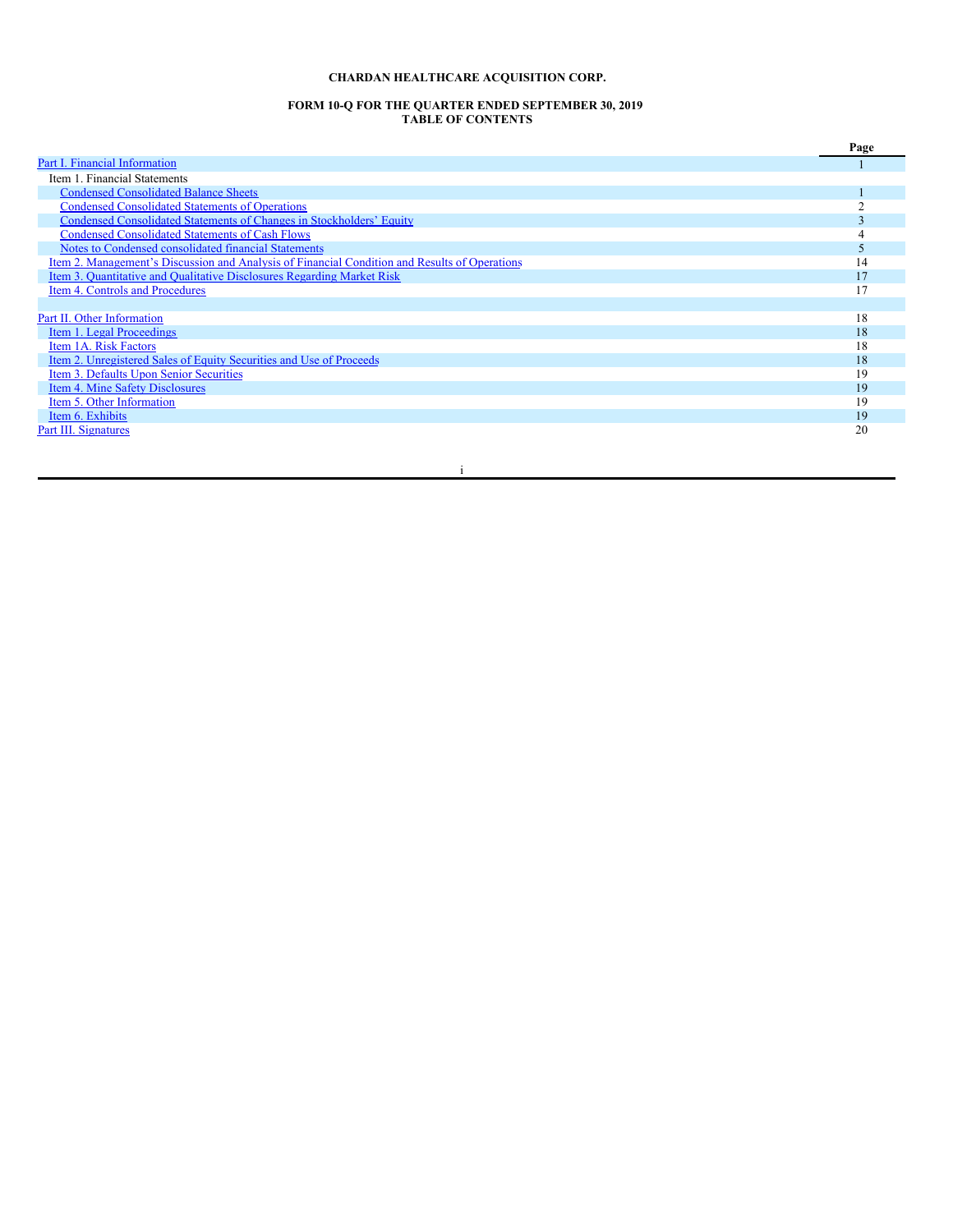## <span id="page-2-1"></span>**CHARDAN HEALTHCARE ACQUISITION CORP. CONDENSED CONSOLIDATED BALANCE SHEETS**

<span id="page-2-0"></span>

|                                                                                                                                                                    |               | September 30,<br>2019 |             | <b>June 30,</b><br>2019 |
|--------------------------------------------------------------------------------------------------------------------------------------------------------------------|---------------|-----------------------|-------------|-------------------------|
|                                                                                                                                                                    |               | (unaudited)           |             | (audited)               |
| <b>ASSETS</b>                                                                                                                                                      |               |                       |             |                         |
| <b>Current Assets</b>                                                                                                                                              |               |                       |             |                         |
| Cash and cash equivalents                                                                                                                                          | $\mathcal{S}$ | 97,238                | $\mathbf S$ | 696,830                 |
| Prepaid expenses and other current assets                                                                                                                          |               | 26,250                |             | 39,624                  |
| <b>Total Current Assets</b>                                                                                                                                        |               | 123,488               |             | 736,454                 |
| Deferred tax asset                                                                                                                                                 |               |                       |             | 1.222                   |
| Marketable securities held in Trust Account                                                                                                                        |               | 71,083,267            |             | 70,881,151              |
| <b>Total Assets</b>                                                                                                                                                |               | 71,206,755            | S           | 71,618,827              |
|                                                                                                                                                                    |               |                       |             |                         |
| <b>LIABILITIES AND STOCKHOLDERS' EQUITY</b><br><b>Current liabilities</b>                                                                                          |               |                       |             |                         |
| Accounts payable and accrued expenses                                                                                                                              | $\mathbb{S}$  | 738,409               | \$          | 234,592                 |
| Income taxes payable                                                                                                                                               |               | 12,709                |             | 136,419                 |
| <b>Total Current Liabilities</b>                                                                                                                                   |               | 751.118               |             | 371,011                 |
|                                                                                                                                                                    |               |                       |             |                         |
| Promissory note – related party                                                                                                                                    |               |                       |             | 500,000                 |
| <b>Total Liabilities</b>                                                                                                                                           |               | 751,118               |             | 871,011                 |
| <b>Commitments</b>                                                                                                                                                 |               |                       |             |                         |
| Common stock subject to possible redemption, 6,453,777 and 6,510,243 and no shares at redemption value as of September 30, 2019<br>and June 30, 2019, respectively |               | 65,455,636            |             | 65,747,813              |
| <b>Stockholders' Equity</b>                                                                                                                                        |               |                       |             |                         |
| Preferred stock, \$0.0001 par value; 1,000,000 shares authorized; none issued and outstanding                                                                      |               |                       |             |                         |
| Common stock, \$0,0001 par value; 30,000,000 shares authorized; 2,296,223 and 2,239,757 shares issued and outstanding (excluding                                   |               |                       |             |                         |
| 6,453,777and 6,510,243 and no shares subject to possible redemption) as of September 30, 2019 and June 30, 2019, respectively                                      |               | 230                   |             | 224                     |
| Additional paid-in capital                                                                                                                                         |               | 4,945,568             |             | 4.653.397               |
| Retained earnings                                                                                                                                                  |               | 54,203                |             | 346,382                 |
| <b>Total Stockholders' Equity</b>                                                                                                                                  |               | 5,000,001             |             | 5,000,003               |
| TOTAL LIABILITIES AND STOCKHOLDERS' EQUITY                                                                                                                         |               |                       |             |                         |
|                                                                                                                                                                    |               | 71,206,755            |             | 71,618,827              |

The accompanying notes are an integral part of these condensed consolidated financial statements.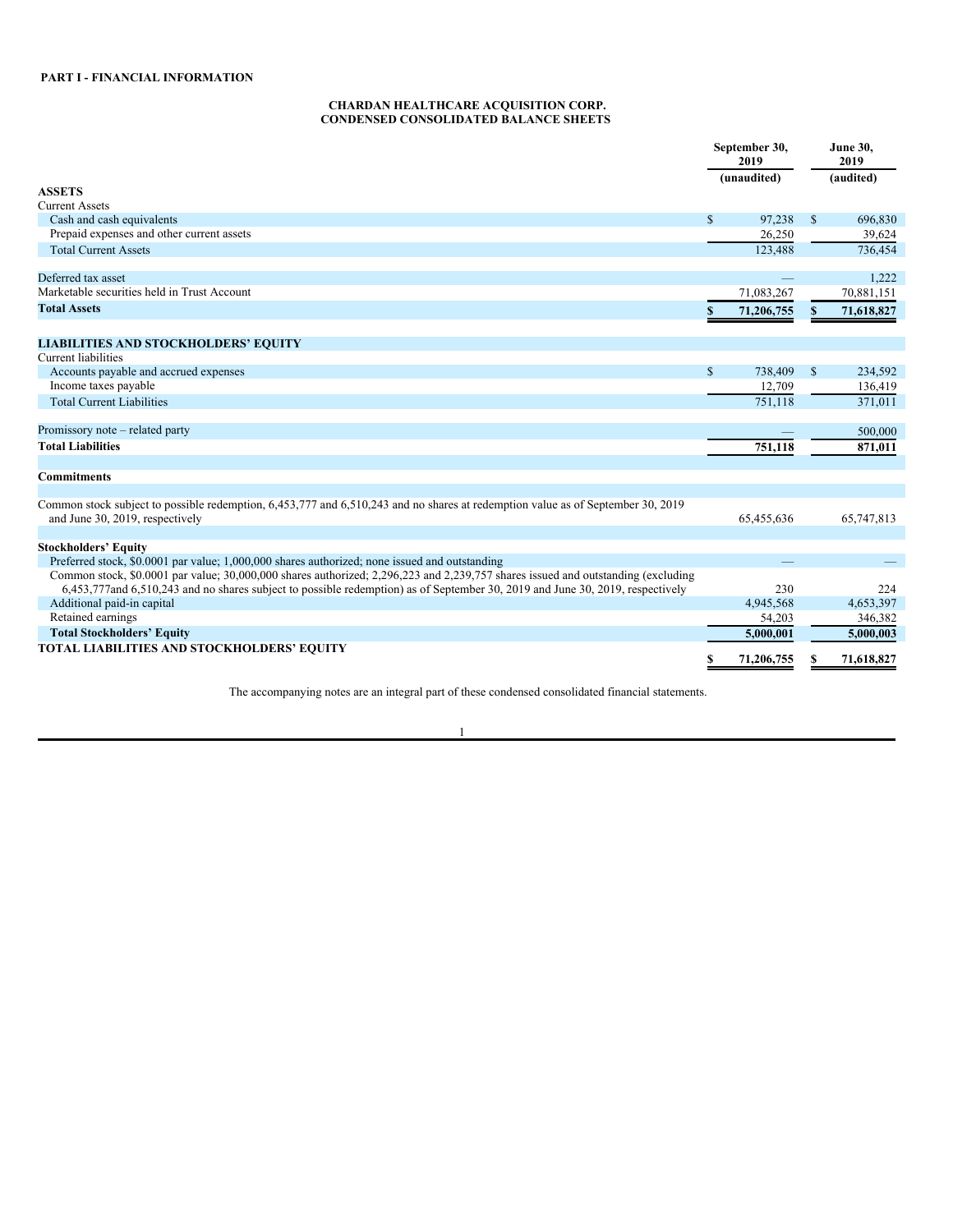## <span id="page-3-0"></span>**CHARDAN HEALTHCARE ACQUISITION CORP. CONDENSED CONSOLIDATED STATEMENTS OF OPERATIONS (Unaudited)**

|                                                                |            | <b>Three Months Ended</b><br>September 30, |
|----------------------------------------------------------------|------------|--------------------------------------------|
|                                                                | 2019       | 2018                                       |
| Operating costs                                                | 618,936    | 650<br>S.                                  |
| Loss from operations                                           | (618, 936) | (650)                                      |
| Other income:                                                  |            |                                            |
| Interest income on marketable securities held in Trust Account | 372,380    |                                            |
| Interest income – other                                        | 2,153      |                                            |
| Other income                                                   | 374,533    |                                            |
| Loss before provision for income taxes                         | (244, 403) | (650)                                      |
| Provision for income taxes                                     | (47,776)   |                                            |
| <b>Net loss</b>                                                | (292, 179) | (650)                                      |
| Weighted average shares outstanding, basic and diluted $(1)$   | 2,239,757  | 1,750,000                                  |
|                                                                |            |                                            |
| Basic and diluted net loss per common share $(2)$              | (0.25)     | (0.00)<br>S                                |

(1) Excludes an aggregate of up to 6,453,777 shares subject to possible redemption at September 30, 2019 and up to 262,500 shares that were subject to forfeiture to the extent that the underwriters' over-allotment option was not exercised in full at September 30, 2018.

(2) Net loss per common share – basic and diluted excludes interest income of \$275,958 attributable to common stock subject to possible redemption for the three months ended September 30, 2019.

The accompanying notes are an integral part of these condensed consolidated financial statements.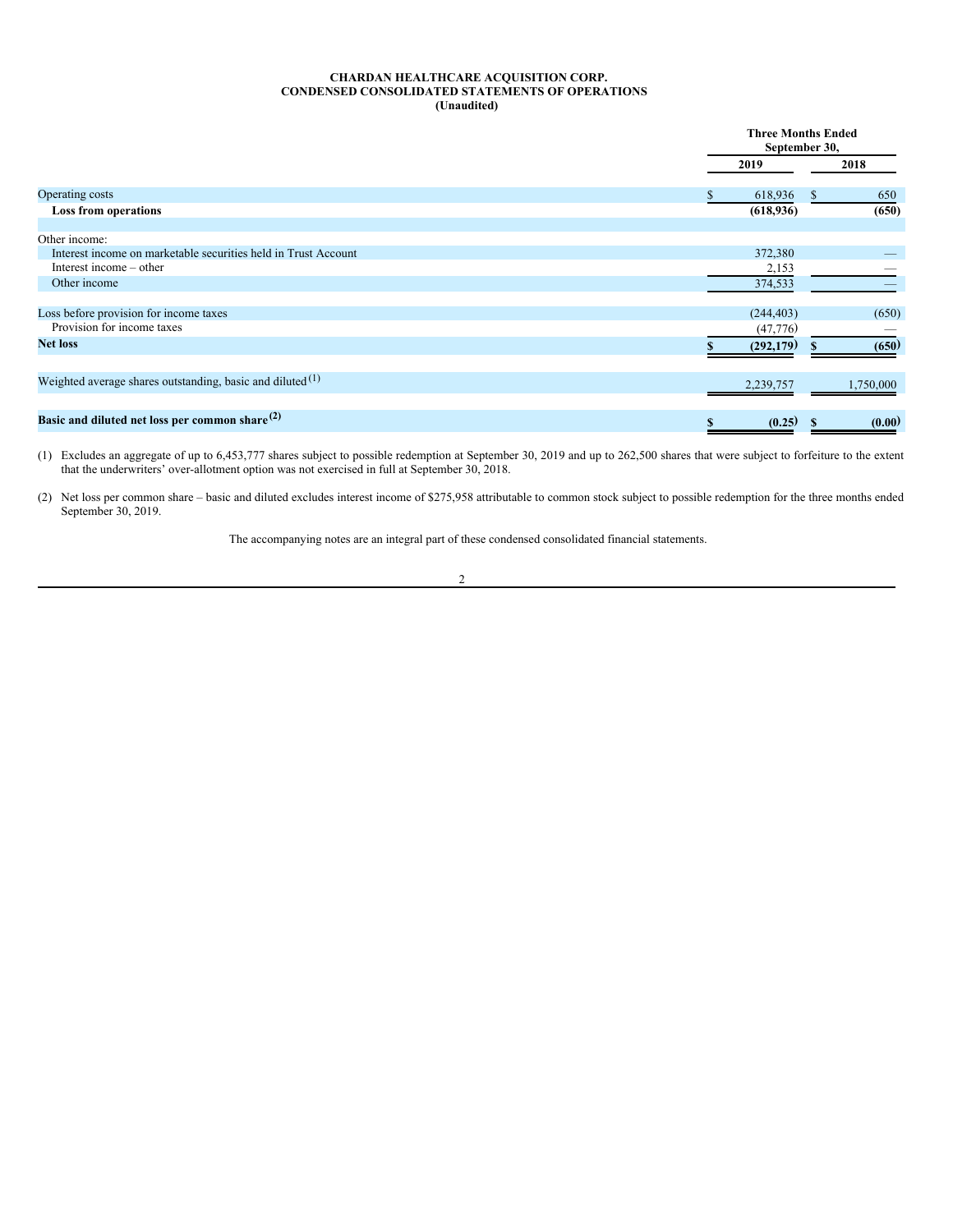#### <span id="page-4-0"></span>**CHARDAN HEALTHCARE ACQUISITION CORP. CONDENSED CONSOLIDATED STATEMENTS OF CHANGES IN STOCKHOLDERS' EQUITY (Unaudited)**

# **THREE MONTHS ENDED SEPTEMBER 30, 2018**

|                                          | Common Stock             |        | <b>Additional</b><br>Paid-in | Accumulated | <b>Total</b><br>Stockholders' |
|------------------------------------------|--------------------------|--------|------------------------------|-------------|-------------------------------|
|                                          | <b>Shares</b>            | Amount | Capital                      | Deficit     | <b>Equity</b>                 |
| <b>Balance – July 1, 2018</b>            | 2,012,500                | 201    | 24.799                       | (1,025)     | 23,975                        |
|                                          |                          |        |                              |             |                               |
| Net loss                                 | $\overline{\phantom{a}}$ | _      | _                            | (650)       | (650)                         |
|                                          |                          |        |                              |             |                               |
| Balance – September 30, 2018 (unaudited) | 2,012,500                | 201    | 24,799                       | (1,675)     | 23,325                        |
|                                          |                          |        |                              |             |                               |

# **THREE MONTHS ENDED SEPTEMBER 30, 2019**

|                                                                | Common Stock  |        | Additional<br>Paid-in | Retained   | <b>Total</b><br>Stockholders' |
|----------------------------------------------------------------|---------------|--------|-----------------------|------------|-------------------------------|
|                                                                | <b>Shares</b> | Amount | Capital               | Earnings   | Equity                        |
| <b>Balance – July 1, 2019</b>                                  | 2,239,757     | 224    | 4,653,397             | 346,382    | 5,000,003                     |
|                                                                |               |        |                       |            |                               |
| Change in value of common stock subject to possible redemption | 56,466        | 6      | 292,171               |            | 292,177                       |
|                                                                |               |        |                       |            |                               |
| Net loss                                                       | $-$           |        |                       | (292, 179) | (292, 179)                    |
|                                                                |               |        |                       |            |                               |
| Balance – September 30, 2019 (unaudited)                       | 2.296.223     | 230    | 4,945,568             | 54,203     | 5,000,001                     |

The accompanying notes are an integral part of the condensed consolidated financial statements.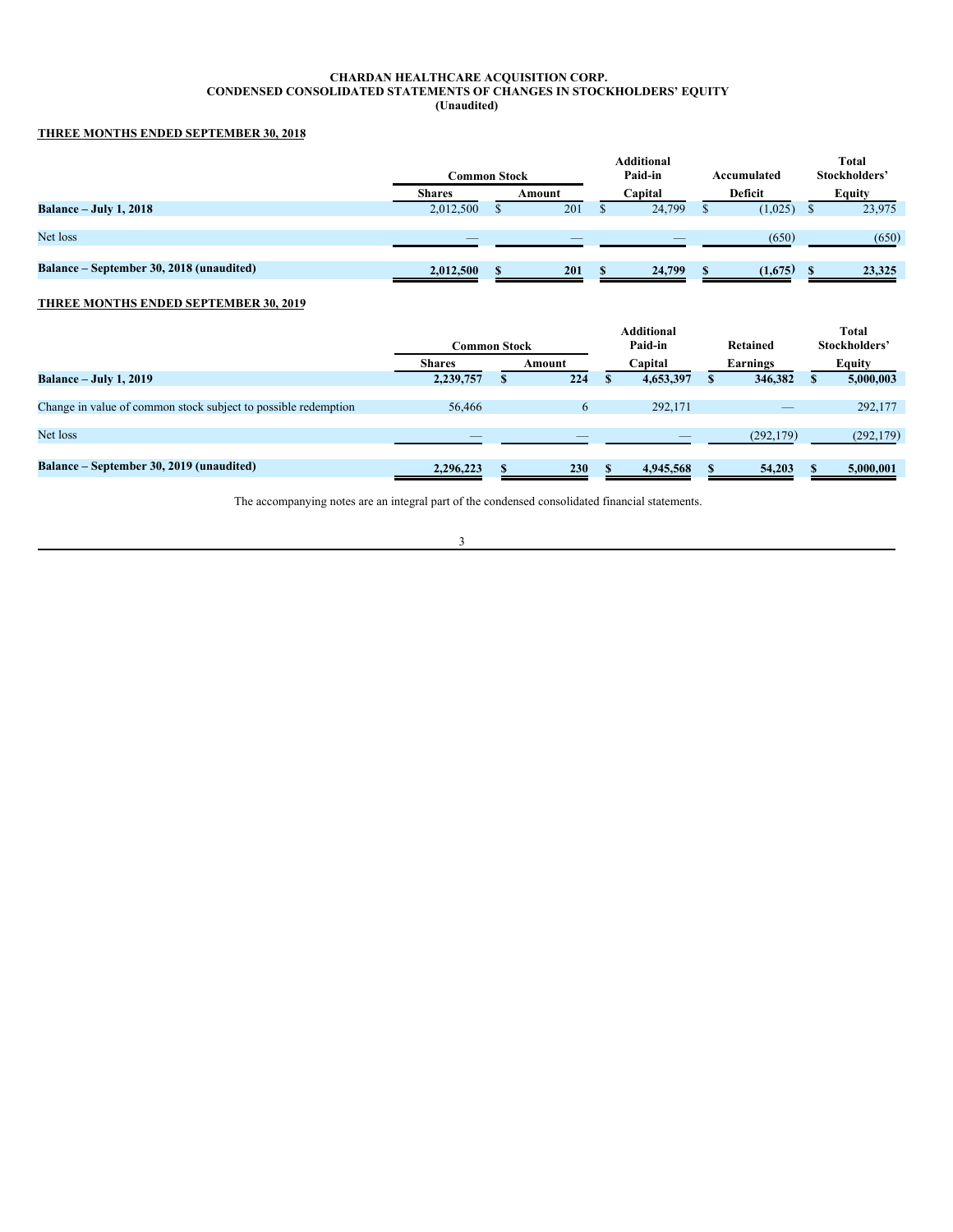#### <span id="page-5-0"></span>**CHARDAN HEALTHCARE ACQUISITION CORP. CONDENSED CONSOLIDATED STATEMENTS OF CASH FLOWS (Unaudited)**

|                                                                                                  | <b>Three Months</b><br><b>Ended</b><br>September 30,<br>2019 | <b>Three Months</b><br><b>Ended</b><br>September 30,<br>2018 |
|--------------------------------------------------------------------------------------------------|--------------------------------------------------------------|--------------------------------------------------------------|
| <b>Cash Flows from Operating Activities:</b>                                                     |                                                              |                                                              |
| Net loss                                                                                         | $\mathbb{S}$<br>(292, 179)                                   | (650)<br>- S                                                 |
| Adjustments to reconcile net loss to net cash and cash equivalents used in operating activities: |                                                              |                                                              |
| Interest earned on marketable securities held in Trust Account                                   | (372, 380)                                                   |                                                              |
| Deferred tax provision                                                                           | 1,222                                                        |                                                              |
| Changes in operating assets and liabilities:                                                     |                                                              |                                                              |
| Prepaid expenses and other current assets                                                        | 13,374                                                       |                                                              |
| Accounts payable and accrued expenses                                                            | 503,817                                                      |                                                              |
| Income taxes payable                                                                             | (123, 710)                                                   |                                                              |
| Net cash and cash equivalents used in operating activities                                       | (269, 856)                                                   | (650)                                                        |
| <b>Cash Flows from Investing Activities:</b>                                                     |                                                              |                                                              |
| Cash withdrawn from Trust Account to pay for income taxes                                        | 170,264                                                      |                                                              |
| Net cash and cash equivalents provided by investing activities                                   | 170,264                                                      |                                                              |
| <b>Cash Flows from Financing Activities:</b>                                                     |                                                              |                                                              |
| Proceeds from promissory notes - related party                                                   |                                                              | 33,500                                                       |
| Repayment of promissory note – related party                                                     | (500,000)                                                    |                                                              |
| Payment of offering costs                                                                        |                                                              | (10,000)                                                     |
| Net cash and cash equivalents (used in) provided by financing activities                         | (500, 000)                                                   | 23,500                                                       |
|                                                                                                  |                                                              |                                                              |
| <b>Net Change in Cash and Cash Equivalents</b>                                                   | (599, 592)                                                   | 22,850                                                       |
| Cash and Cash Equivalents - Beginning                                                            | 696,830                                                      | 430                                                          |
| <b>Cash and Cash Equivalents - Ending</b>                                                        | 97,238                                                       | 23,280                                                       |
|                                                                                                  |                                                              |                                                              |
| Supplementary cash flow information:                                                             |                                                              |                                                              |
| Cash paid for income taxes                                                                       | 170,264                                                      |                                                              |
| Non-cash investing and financing activities:                                                     |                                                              |                                                              |
| Change in value of common stock subject to redemption                                            | (292, 177)                                                   |                                                              |
| Offering costs included in accrued offering costs                                                |                                                              | 16,507                                                       |

The accompanying notes are an integral part of these condensed consolidated financial statements.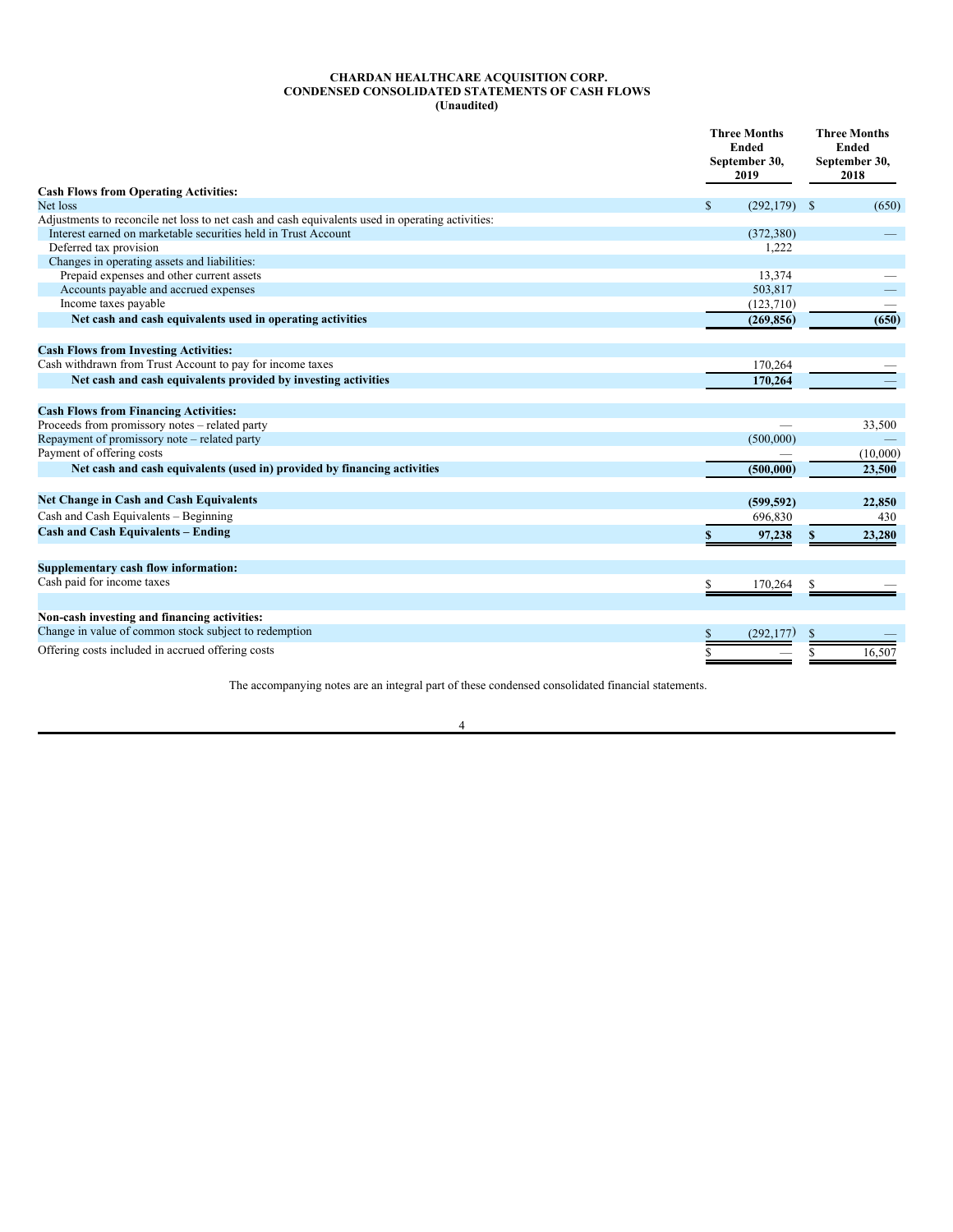#### <span id="page-6-0"></span>**NOTE 1. DESCRIPTION OF ORGANIZATION AND BUSINESS OPERATIONS**

Chardan Healthcare Acquisition Corp. (the "Company") is a blank check company incorporated in Delaware on November 1, 2017. The Company was formed for the purpose of entering into a merger, share exchange, asset acquisition, stock purchase, recapitalization, reorganization or other similar business transaction with one or more businesses or entities (a "Business Combination"). Although the Company is not limited to a particular industry or geographic region for purposes of consummating a Business Combination, the Company intends to focus on businesses operating in North America in the healthcare industry.

At September 30, 2019, the Company had not yet commenced operations. All activity through September 30, 2019 relates to the Company's formation, its initial public offering ("Initial Public Offering"), identifying a target for a Business Combination and activities in connection with the proposed acquisition of BiomX Ltd. ("BiomX") (see Note 7).

The Company has one subsidiary, CHAC Merger Sub Ltd., a wholly owned subsidiary of the Company incorporated under the laws of the State of Israel, which was formed solely to effectuate the Merger described in Note 7.

The registration statement for the Initial Public Offering was declared effective on December 13, 2018. On December 18, 2018 the Company consummated the Initial Public Offering of 7,000,000 units ("Units" and, with respect to the common stock included in the Units sold, the "Public Shares") at \$10.00 per Unit, generating total gross proceeds of \$70,000,000, which is described in Note 4.

Simultaneously with the closing of the Initial Public Offering, the Company consummated the sale of an aggregate of 2,900,000 warrants (the "Private Placement Warrants") at a price of \$0.40 per warrant in a private placement to Mountain Wood, LLC, an affiliate of Chardan Investments, LLC (the "Sponsor"), generating total gross proceeds of \$1,160,000, which is described in Note 5.

Transaction costs amounted to \$783,566, consisting of \$500,000 of underwriting fees and \$283,566 of offering costs. In addition, \$896,729 of cash was held outside of the Trust Account (defined below) and was available for working capital purposes.

Following the closing of the Initial Public Offering on December 18, 2018, an amount of \$70,000,000 (\$10.00 per Unit) from the net proceeds of the sale of the Units in the Initial Public Offering and the sale of the Private Placement Warrants was placed in a trust account ("Trust Account") and invested in U.S. government securities, within the meaning set forth in Section 2(a)(16) of the Investment Company Act of 1940, as amended (the "Investment Company Act"), with a maturity of 180 days or less or in any openended investment company that holds itself out as a money market fund selected by the Company meeting the conditions of Rule 2a-7 of the Investment Company Act, as determined by the Company, until the earlier of: (i) the consummation of a Business Combination or (ii) the distribution of the funds in the Trust Account to the Company's shareholders, as described below.

The Company's management has broad discretion with respect to the specific application of the net proceeds of the Initial Public Offering and the sale of the Private Placement Warrants, although substantially all of the net proceeds are intended to be applied generally toward consummating a Business Combination. The Company's initial Business Combination must be with one or more target businesses that together have a fair market value equal to at least 80% of the balance in the Trust Account (excluding taxes payable on income earned on the Trust Account) at the time of the signing of an agreement to enter into a Business Combination. The Company will only complete a Business Combination if the post-Business Combination company owns or acquires 50% or more of the outstanding voting securities of the target or otherwise acquires a controlling interest in the target sufficient for it not to be required to register as an investment company under the Investment Company Act of 1940, as amended, or the Investment Company Act. There is no assurance that the Company will be able to successfully effect a Business Combination.

The Company will provide its stockholders with the opportunity to redeem all or a portion of their Public Shares upon the completion of a Business Combination either (i) in connection with a stockholder meeting called to approve the Business Combination or (ii) by means of a tender offer. The decision as to whether the Company will seek stockholder approval of a Business Combination or conduct a tender offer will be made by the Company, solely in its discretion. The stockholders will be entitled to redeem their shares for a pro rata portion of the amount then on deposit in the Trust Account (\$10.00 per share, plus any pro rata interest earned on the funds held in the Trust Account and not previously released to the Company to pay its franchise and income tax obligations). There will be no redemption rights upon the completion of a Business Combination with respect to the Company's warrants.

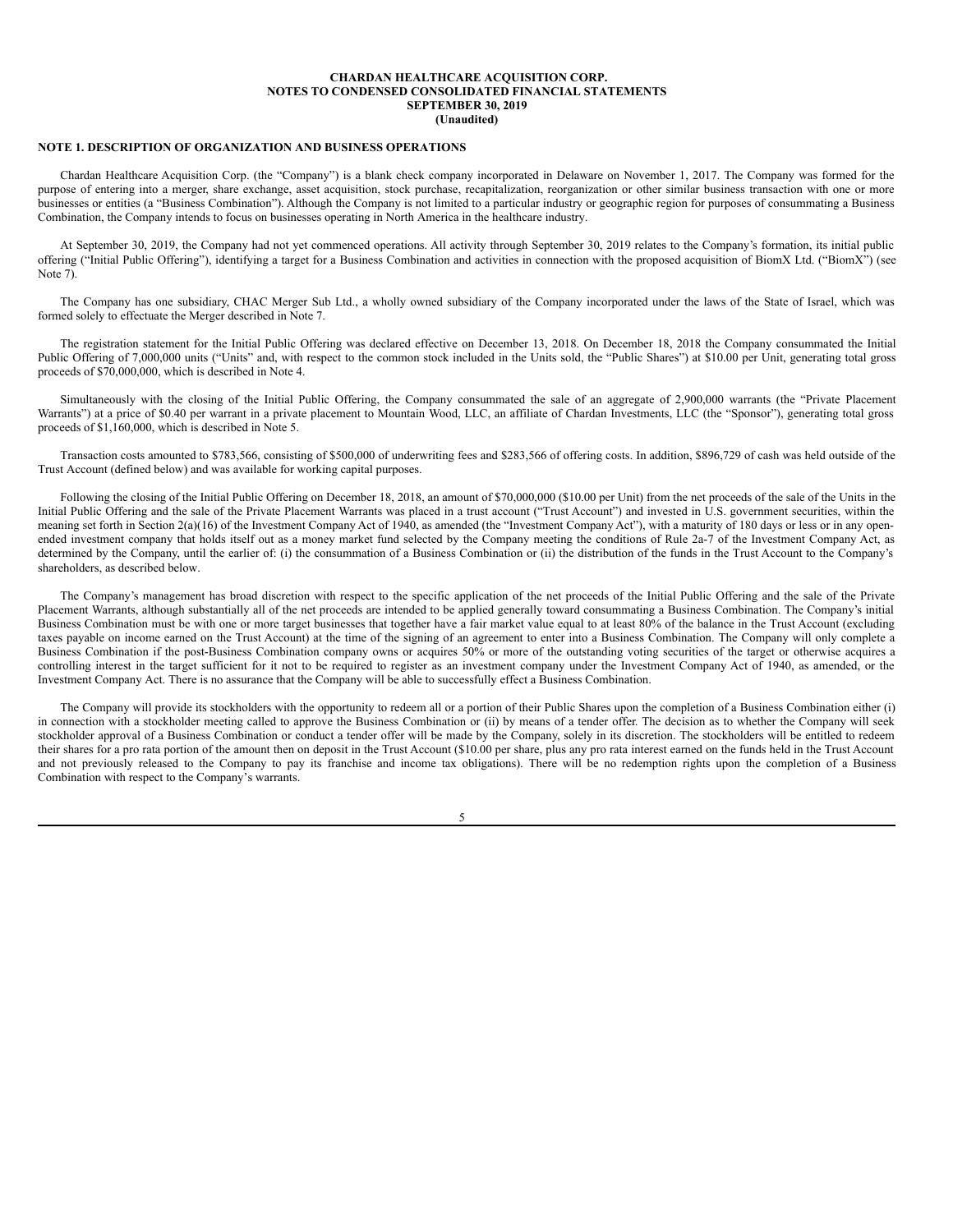The Company will proceed with a Business Combination if the Company has net tangible assets of at least \$5,000,001 upon such consummation of a Business Combination and, if the Company seeks stockholder approval, a majority of the outstanding shares voted are voted in favor of the Business Combination. If a stockholder vote is not required by law and the Company does not decide to hold a stockholder vote for business or other legal reasons, the Company will, pursuant to its Amended and Restated Certificate of Incorporation, conduct the redemptions pursuant to the tender offer rules of the Securities and Exchange Commission ("SEC"), and file tender offer documents with the SEC prior to completing a Business Combination. If, however, stockholder approval of the transaction is required by law, or the Company decides to obtain stockholder approval for business or other legal reasons, the Company will offer to redeem shares in conjunction with a proxy solicitation pursuant to the proxy rules and not pursuant to the tender offer rules. Additionally, each public stockholder may elect to redeem their Public Shares irrespective of whether they vote for or against the proposed transaction. If the Company seeks stockholder approval in connection with a Business Combination, the Company's Sponsor and other initial stockholders (collectively, the "Initial Stockholders") have agreed to (a) vote their Founder Shares (as defined in Note 6) and any Public Shares held by them in favor of a Business Combination and (b) not to convert any shares (including Founder Shares) in connection with a stockholder vote to approve a Business Combination or sell any such shares to the Company in a tender offer in connection with a Business Combination.

Notwithstanding the foregoing, if the Company seeks stockholder approval of a Business Combination and the Company does not conduct redemptions pursuant to the tender offer rules, a stockholder, together with any affiliate of such stockholder or any other person with whom such stockholder is acting in concert or as a "group" (as defined in Section 13(d)(3) of the Securities Exchange Act of 1934, as amended (the "Exchange Act"), will be restricted from redeeming their shares with respect to more than an aggregate of 20% of the Public Shares.

The Company will have until December 18, 2020 to consummate a Business Combination (the "Combination Period"). If the Company is unable to complete a Business Combination within the Combination Period, the Company will (i) cease all operations except for the purpose of winding up, (ii) as promptly as reasonably possible but no more than five business days thereafter, redeem 100% of the outstanding Public Shares, at a per share price, payable in cash, equal to the aggregate amount then on deposit in the Trust Account, including interest earned (net of taxes payable), divided by the number of then outstanding Public Shares, which redemption will completely extinguish public stockholders' rights as stockholders (including the right to receive further liquidation distributions, if any), subject to applicable law, and (iii) as promptly as reasonably possible following such redemption, subject to the approval of the remaining stockholders and the Company's board of directors, proceed to commence a voluntary liquidation and thereby a formal dissolution of the Company, subject in each case to its obligations to provide for claims of creditors and the requirements of applicable law. The proceeds deposited in the Trust Account could, however, become subject to claims of creditors. Therefore, the actual per-share redemption amount could be less than \$10.00 per Unit.

The Initial Stockholders have agreed to (i) waive their redemption rights with respect to Founder Shares and any Public Shares they may acquire during or after the Initial Public Offering in connection with the consummation of a Business Combination, (ii) to waive their rights to liquidating distributions from the Trust Account with respect to their Founder Shares if the Company fails to consummate a Business Combination within the Combination Period and (iii) not to propose an amendment to the Company's Amended and Restated Certificate of Incorporation that would affect the substance or timing of the Company's obligation to redeem 100% of its Public Shares if the Company does not complete a Business Combination, unless the Company provides the public stockholders an opportunity to redeem their Public Shares in conjunction with any such amendment. However, the Initial Stockholders will be entitled to liquidating distributions with respect to any Public Shares acquired if the Company fails to consummate a Business Combination or liquidates within the Combination Period.

In order to protect the amounts held in the Trust Account, the Sponsor has agreed to be liable to the Company if and to the extent any claims by a vendor for services rendered or products sold to the Company, or a prospective target business with which the Company has discussed entering into a transaction agreement, reduce the amount of funds in the Trust Account to below \$10.00 per share, except as to any claims by a third party who executed a waiver of any right, title, interest or claim of any kind in or to any monies held in the Trust Account or to any claims under the Company's indemnity of the underwriters of the Initial Public Offering against certain liabilities, including liabilities under the Securities Act of 1933, as amended (the "Securities Act"). Moreover, in the event that an executed waiver is deemed to be unenforceable against a third party, the Sponsor will not be responsible to the extent of any liability for such third-party claims. The Company will seek to reduce the possibility that the Sponsor will have to indemnify the Trust Account due to claims of creditors by endeavoring to have all vendors, service providers, prospective target businesses or other entities with which the Company does business, execute agreements with the Company waiving any right, title, interest or claim of any kind in or to monies held in the Trust Account.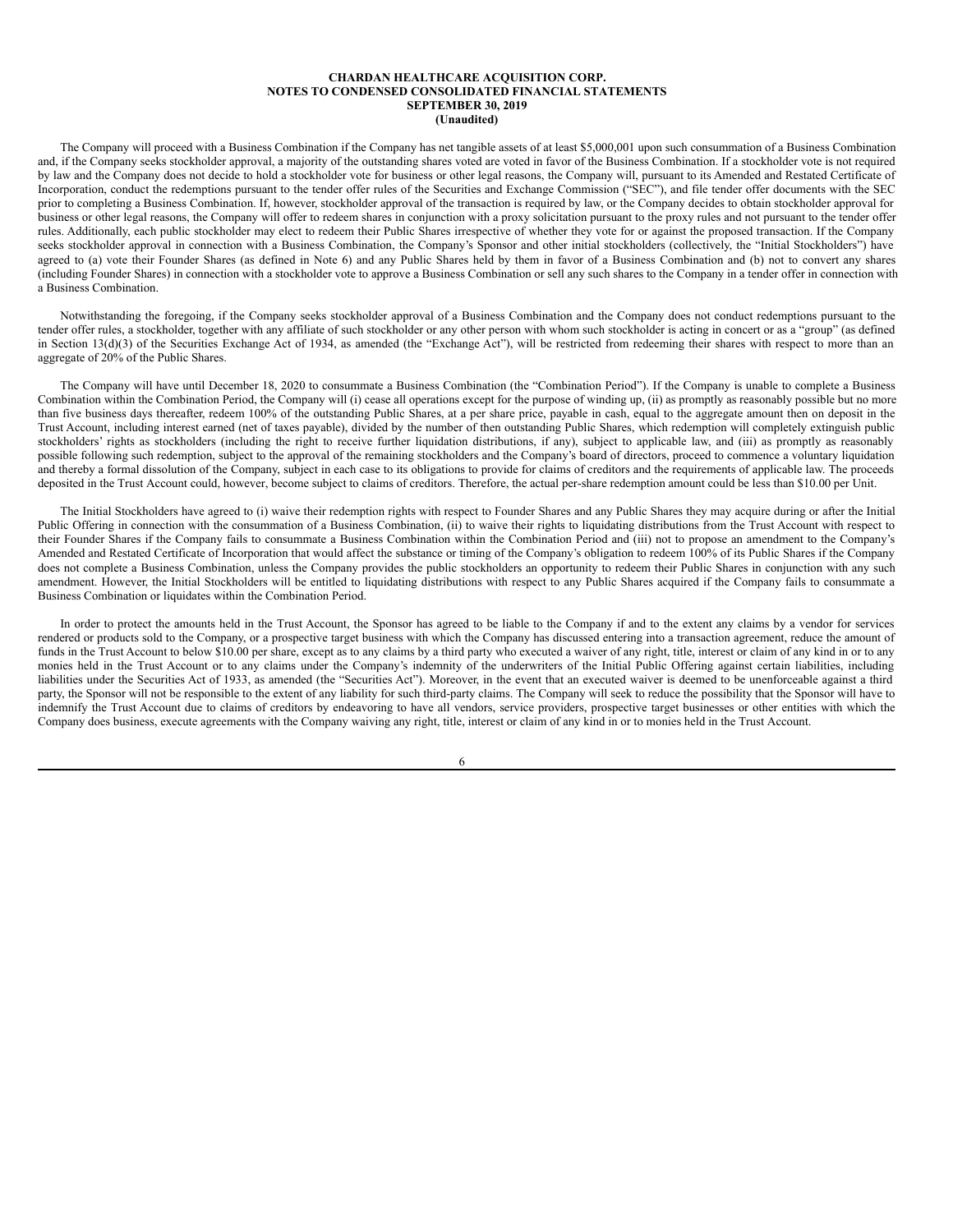#### **NOTE 2. LIQUIDITY**

As of September 30, 2019, the Company had \$97,238 in its operating bank accounts, \$71,083,267 in marketable securities held in the Trust Account to be used for a Business Combination or to repurchase or redeem stock in connection therewith and a working capital deficit of \$539,917, which excludes franchise and income taxes payable of \$87,713, of which such amounts will be paid from interest earned on the Trust Account. As of September 30, 2019, approximately \$1,083,000 of the amount on deposit in the Trust Account represented interest income, which is available to pay the Company's tax obligations. During the three months ended September 30, 2019, the Company withdrew \$170,264 of interest from the Trust Account in order to pay its income tax obligations.

Until the consummation of a Business Combination, the Company will be using the funds not held in the Trust Account for identifying and evaluating prospective acquisition candidates, performing due diligence on prospective target businesses, paying for travel expenditures, selecting target businesses to acquire, and structuring, negotiating and consummating the Business Combination.

In August 2019, the Sponsor committed to provide an aggregate of \$500,000 in loans to the Company to finance transaction costs in connection with a Business Combination. In October 2019, the \$500,000 commitment was replaced by a \$875,000 commitment. Such loans, to the extent advanced, will be evidenced by a promissory note, will be non-interest bearing, unsecured and will only be repaid upon the completion of a Business Combination. Up to \$500,000 of such loans may also be convertible into private warrants at a purchase price of \$0.40 per private warrant. The private warrants would be identical to the Private Placement Warrants.

## **NOTE 3. SUMMARY OF SIGNIFICANT ACCOUNTING POLICIES**

#### **Basis of presentation**

The accompanying unaudited condensed consolidated financial statements have been prepared in accordance with accounting principles generally accepted in the United States of America ("GAAP") for interim financial information and in accordance with the instructions to Form 10-Q and Article 8 of Regulation S-X of the SEC. Certain information or footnote disclosures normally included in financial statements prepared in accordance with GAAP have been condensed or omitted, pursuant to the rules and regulations of the SEC for interim financial reporting. Accordingly, they do not include all the information and footnotes necessary for a complete presentation of financial position, results of operations, or cash flows. In the opinion of management, the accompanying unaudited condensed consolidated financial statements include all adjustments, consisting of a normal recurring nature, which are necessary for a fair presentation of the financial position, operating results and cash flows for the periods presented.

The accompanying unaudited condensed consolidated financial statements should be read in conjunction with the Company's Annual Report on Form 10-K for the year ended June 30, 2019 as filed with the SEC on August 21, 2019, which contains the Company's audited financial statements and notes thereto. The financial information as of June 30, 2019 is derived from the audited financial statements presented in the Company's Annual Report on Form 10-K for the year ended June 30, 2019. The interim results for the three months ended September 30, 2019 are not necessarily indicative of the results to be expected for the year ended June 30, 2020 or for any future interim periods.

#### **Principles of Consolidation**

The accompanying condensed consolidated financial statements include the accounts of the Company and its wholly owned subsidiary. All significant intercompany balances and transactions have been eliminated in consolidation.

#### **Emerging growth company**

The Company is an "emerging growth company," as defined in Section 2(a) of the Securities Act, as modified by the Jumpstart Our Business Startups Act of 2012 (the "JOBS Act"), and it may take advantage of certain exemptions from various reporting requirements that are applicable to other public companies that are not emerging growth companies including, but not limited to, not being required to comply with the auditor attestation requirements of Section 404 of the Sarbanes-Oxley Act, reduced disclosure obligations regarding executive compensation in its periodic reports and proxy statements, and exemptions from the requirements of holding a nonbinding advisory vote on executive compensation and stockholder approval of any golden parachute payments not previously approved.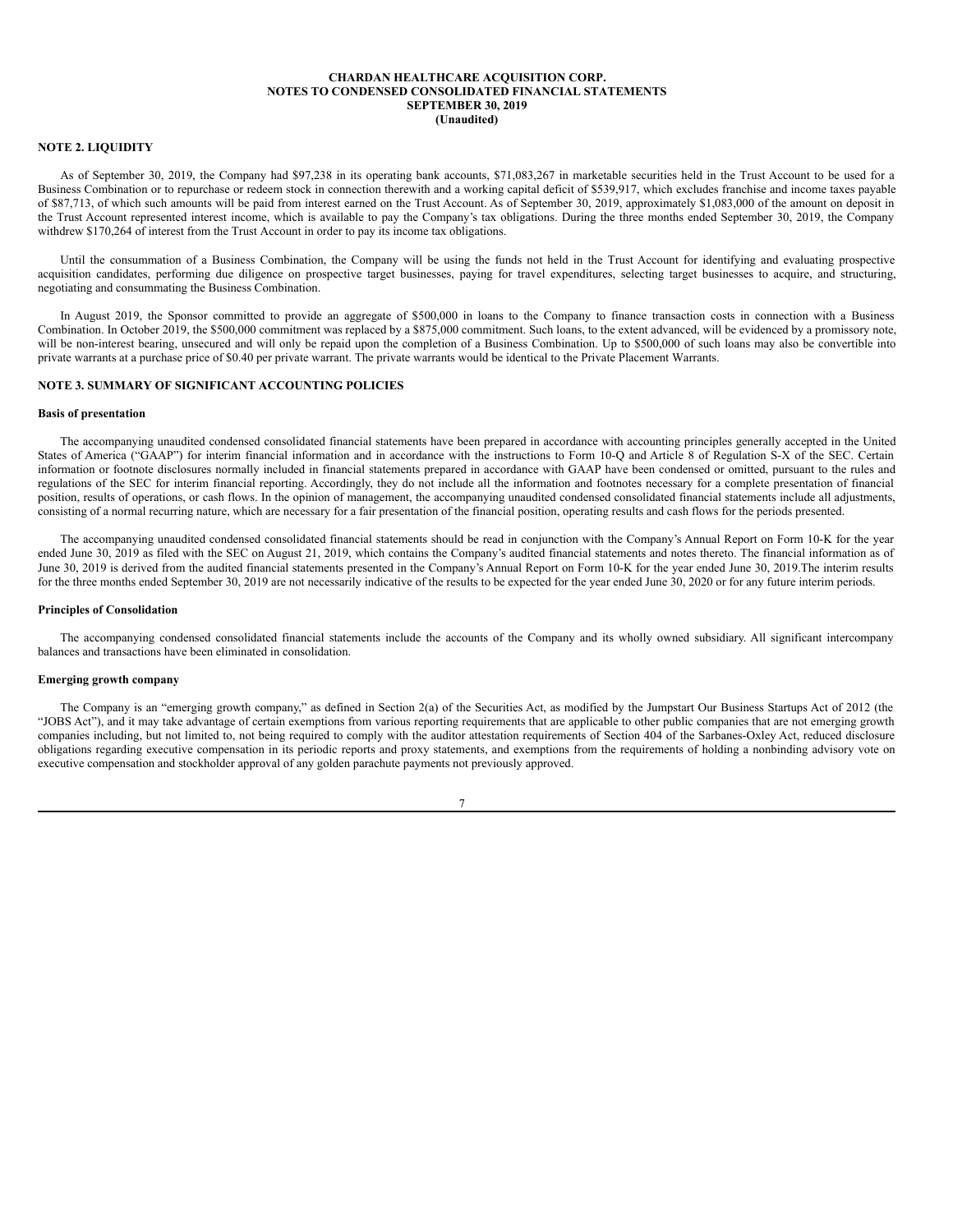Further, Section 102(b)(1) of the JOBS Act exempts emerging growth companies from being required to comply with new or revised financial accounting standards until private companies (that is, those that have not had a Securities Act registration statement declared effective or do not have a class of securities registered under the Exchange Act) are required to comply with the new or revised financial accounting standards. The JOBS Act provides that a company can elect to opt out of the extended transition period and comply with the requirements that apply to non-emerging growth companies but any such election to opt out is irrevocable. The Company has elected not to opt out of such extended transition period which means that when a standard is issued or revised and it has different application dates for public or private companies, the Company, as an emerging growth company, can adopt the new or revised standard at the time private companies adopt the new or revised standard. This may make comparison of the Company's financial statements with another public company which is neither an emerging growth company nor an emerging growth company which has opted out of using the extended transition period difficult or impossible because of the potential differences in accounting standards used.

#### **Use of estimates**

The preparation of financial statements in conformity with GAAP requires management to make estimates and assumptions that affect the reported amounts of assets and liabilities and disclosure of contingent assets and liabilities at the date of the financial statements and the reported amounts of revenues and expenses during the reporting period.

Making estimates requires management to exercise significant judgment. It is at least reasonably possible that the estimate of the effect of a condition, situation or set of circumstances that existed at the date of the financial statements, which management considered in formulating its estimate, could change in the near term due to one or more future confirming events. Accordingly, the actual results could differ significantly from those estimates.

#### **Cash and cash equivalents**

The Company considers all short-term investments with an original maturity of three months or less when purchased to be cash equivalents. Cash equivalents consist of mutual funds. As of September 30, 2019 and June 30, 2019, cash equivalents amounted to \$58,127 and \$605,974.

#### **Marketable securities held in Trust Account**

At September 30, 2019 and June 30, 2019, substantially all of the assets held in the Trust Account were held in U.S. Treasury Bills.

#### **Common stock subject to possible redemption**

The Company accounts for its common stock subject to possible redemption in accordance with the guidance in Accounting Standards Codification ("ASC") Topic 480 "Distinguishing Liabilities from Equity." Common stock subject to mandatory redemption is classified as a liability instrument and is measured at fair value. Conditionally redeemable common stock (including common stock that features redemption rights that are either within the control of the holder or subject to redemption upon the occurrence of uncertain events not solely within the Company's control) is classified as temporary equity. At all other times, common stock is classified as stockholders' equity. The Company's common stock features certain redemption rights that are considered to be outside of the Company's control and subject to occurrence of uncertain future events. Accordingly, common stock subject to possible redemption is presented at redemption value as temporary equity, outside of the stockholders' equity section of the Company's condensed consolidated balance sheets.

#### **Income taxes**

The Company complies with the accounting and reporting requirements of ASC Topic 740 "Income Taxes," which requires an asset and liability approach to financial accounting and reporting for income taxes. Deferred income tax assets and liabilities are computed for differences between the financial statement and tax bases of assets and liabilities that will result in future taxable or deductible amounts, based on enacted tax laws and rates applicable to the periods in which the differences are expected to affect taxable income. Valuation allowances are established, when necessary, to reduce deferred tax assets to the amount expected to be realized.

The Company's effective tax rate for the three months ended September 30, 2019 was approximately (20%), which differs from the statutory tax rate mainly due to the effect of Business Combination expenses which are not currently deductible.

ASC Topic 740 prescribes a recognition threshold and a measurement attribute for the financial statement recognition and measurement of tax positions taken or expected to be taken in a tax return. For those benefits to be recognized, a tax position must be more-likely-than-not to be sustained upon examination by taxing authorities. The Company recognizes accrued interest and penalties related to unrecognized tax benefits as income tax expense. As of September 30, 2019 and June 30, 2019, there were no unrecognized tax benefits and no amounts accrued for interest and penalties. The Company is currently not aware of any issues under review that could result in significant payments, accruals or material deviation from its position.

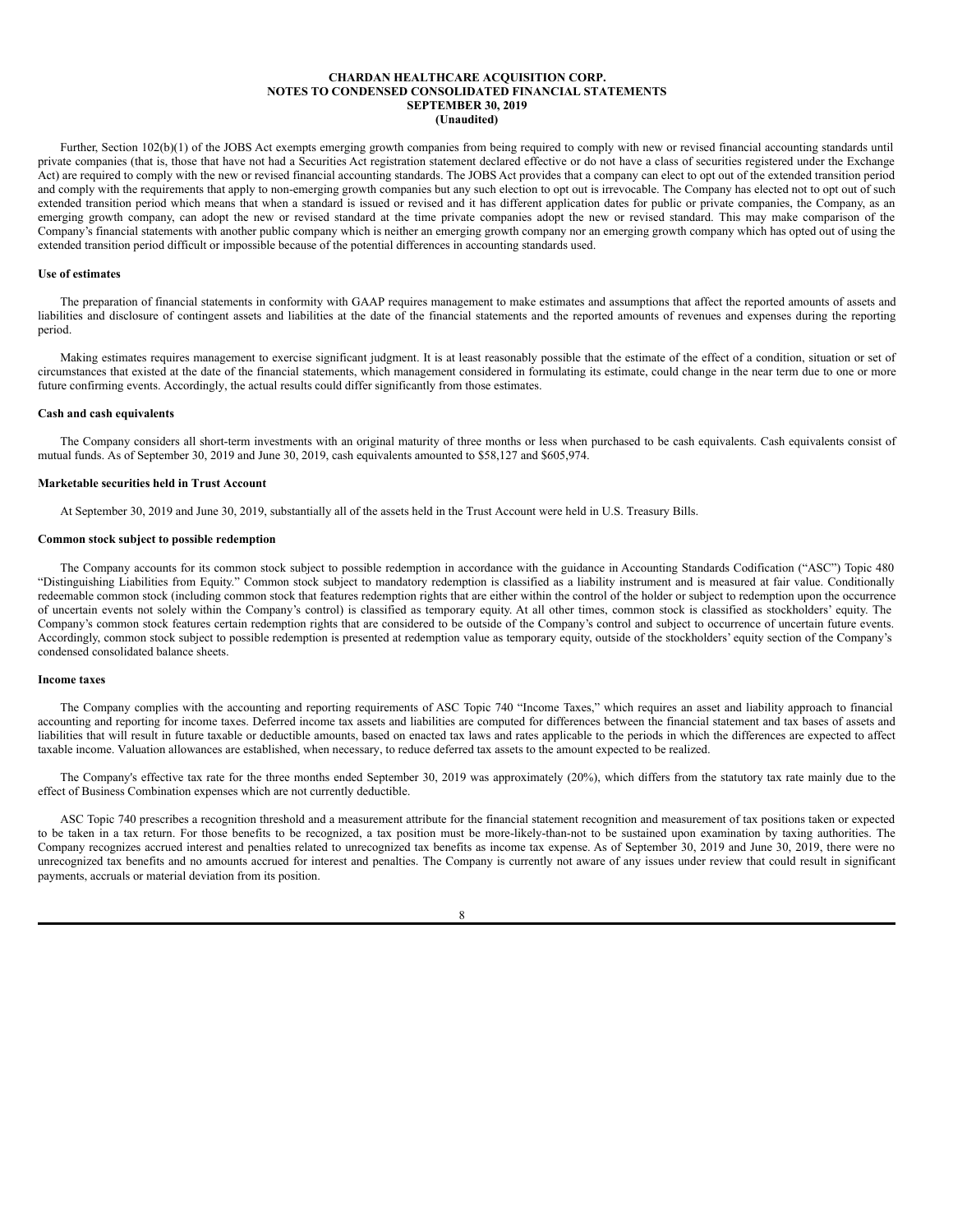The Company may be subject to potential examination by federal, state and city taxing authorities in the areas of income taxes. These potential examinations may include questioning the timing and amount of deductions, the nexus of income among various tax jurisdictions and compliance with federal, state and city tax laws. The Company's management does not expect that the total amount of unrecognized tax benefits will materially change over the next twelve months.

#### **Net loss per common share**

Net loss per common share is computed by dividing net loss by the weighted average number of common shares outstanding for the period. The Company applies the twoclass method in calculating earnings per share. Shares of common stock subject to possible redemption at September 30, 2019, which are not currently redeemable and are not redeemable at fair value, have been excluded from the calculation of basic loss per share since such shares, if redeemed, only participate in their pro rata share of the Trust Account earnings. The Company has not considered the effect of warrants sold in the Initial Public Offering and private placement to purchase 6,400,000 shares of common stock in the calculation of diluted loss per share, since the exercise of the warrants is contingent upon the occurrence of future events. As a result, diluted loss per common share is the same as basic loss per common share for the periods.

#### **Reconciliation of net loss per common share**

The Company's net loss is adjusted for the portion of income that is attributable to common stock subject to possible redemption, as these shares only participate in the earnings of the Trust Account and not the income or losses of the Company. Accordingly, basic and diluted loss per common share is calculated as follows:

|                                                                          | <b>Three Months Ended</b><br>September 30, |  |           |
|--------------------------------------------------------------------------|--------------------------------------------|--|-----------|
|                                                                          | 2019                                       |  | 2018      |
| Net loss                                                                 | (292, 179)                                 |  | (650)     |
| Less: Income attributable to common stock subject to possible redemption | (275,958)                                  |  |           |
| Adjusted net loss                                                        | (568, 137)                                 |  | (650)     |
| Weighted average shares outstanding, basic and diluted                   | 2,239,757                                  |  | 1,750,000 |
| Basic and diluted net loss per share                                     | (0.25)                                     |  | (0.00)    |

## **Concentration of credit risk**

Financial instruments that potentially subject the Company to concentration of credit risk consist of cash accounts in a financial institution, which, at times may exceed the Federal Depository Insurance Coverage of \$250,000. At September 30, 2019 and June 30, 2019, the Company had not experienced losses on these accounts and management believes the Company is not exposed to significant risks on such accounts.

# **Fair Value of financial instruments**

The fair value of the Company's assets and liabilities, which qualify as financial instruments under ASC 820, "Fair Value Measurements and Disclosures," approximates the carrying amounts represented in the accompanying condensed consolidated balance sheets, primarily due to their short-term nature.

## **Recently issued accounting standards**

Management does not believe that any recently issued, but not yet effective, accounting pronouncements, if currently adopted, would have a material effect on the Company's condensed consolidated financial statements.

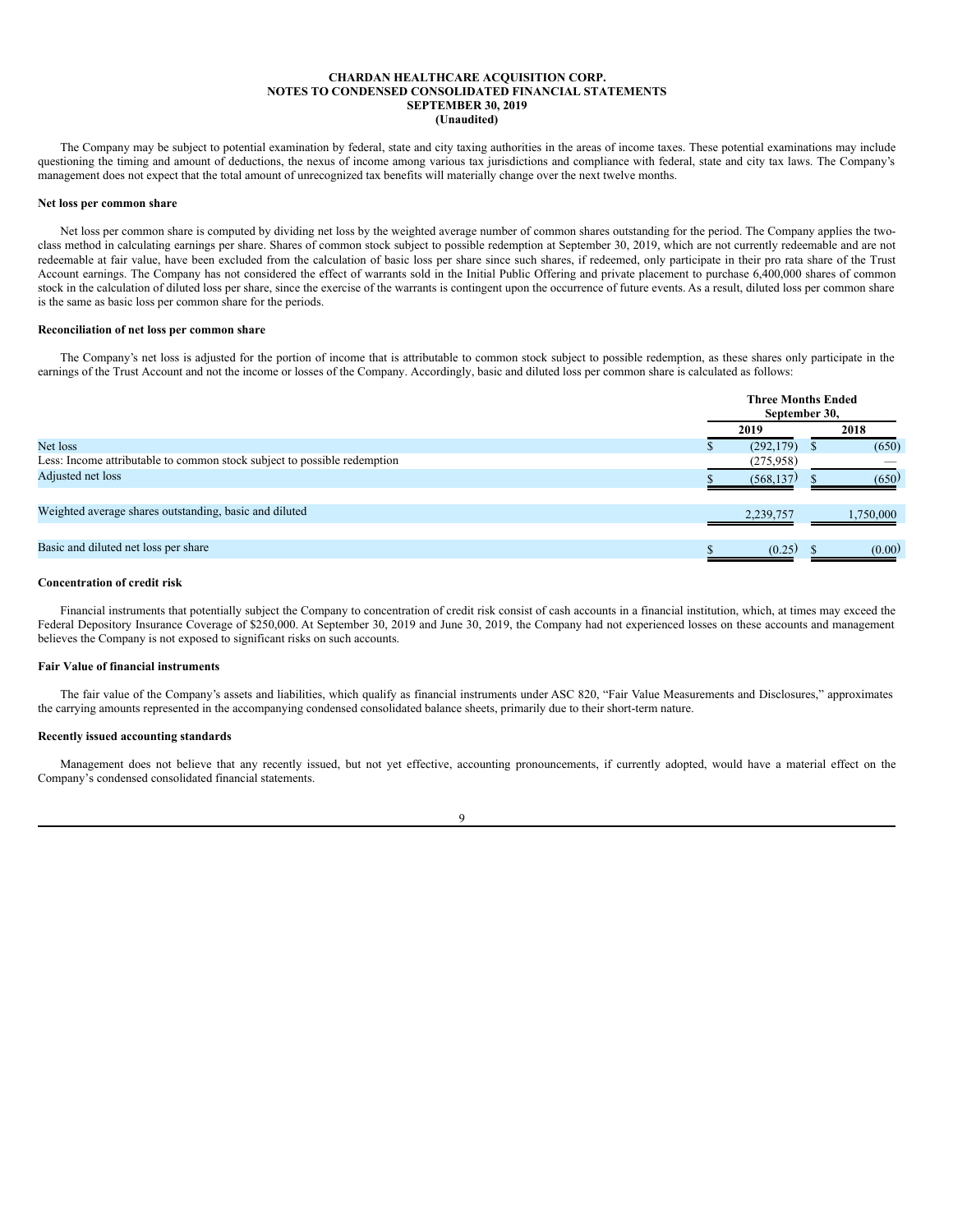#### **NOTE 4. INITIAL PUBLIC OFFERING**

Pursuant to the Initial Public Offering, the Company sold 7,000,000 Units at a purchase price of \$10.00 per Unit. Each Unit consists of one share of common stock and one warrant ("Public Warrant"). Each Public Warrant entitles the holder to purchase one-half of one share of common stock at an exercise price of \$11.50 per whole share (see Note 8).

# **NOTE 5. PRIVATE PLACEMENT**

Simultaneously with the closing of the Initial Public Offering, Mountain Wood, LLC purchased an aggregate of 2,900,000 Private Placement Warrants at a purchase price of \$0.40 per Private Placement Warrant, or \$1,160,000 in the aggregate). Each Private Placement Warrant is exercisable to purchase one share of common stock at an exercise price of \$11.50. The proceeds from the sale of the Private Placement Warrants were added to the proceeds from the Initial Public Offering held in the Trust Account. If the Company does not complete a Business Combination within the Combination Period, the proceeds from the sale of the Private Placement Warrants will be used to fund the redemption of the Public Shares (subject to the requirements of applicable law) and the Private Placement Warrants will expire worthless. There will be no redemption rights or liquidating distributions from the Trust Account with respect to the Private Placement Warrants.

# **NOTE 6. RELATED PARTY TRANSACTIONS**

#### **Founder Shares**

In March 2018, the Company issued an aggregate of 1,437,500 shares of common stock to the Sponsor ("Founder Shares") for an aggregate purchase price of \$25,000. On September 14, 2018, the Company effectuated a 1.4-for-1 stock dividend resulting in an aggregate of 2,012,500 Founder Shares outstanding. The Founder Shares included an aggregate of up to 262,500 shares subject to forfeiture by the Sponsor to the extent that the underwriters' over-allotment was not exercised in full or in part, so that the Sponsor would own 20% of the Company's issued and outstanding shares after the Initial Public Offering (assuming the Sponsor did not purchase any Public Shares in the Initial Public Offering). All share and per-share amounts have been retroactively restated to reflect the stock dividend. The underwriters' over-allotment option expired unexercised on February 4, 2019. As such, 262,500 Founder Shares were forfeited resulting in 1,750,000 Founder Shares issued and outstanding.

The Initial Stockholders have agreed that, subject to certain limited exceptions, 50% of the Founder Shares will not be transferred, assigned, sold or released from escrow until the earlier of (i) 6 months after the date of the consummation of a Business Combination or (ii) the date on which the closing price of the Company's shares of common stock equals or exceeds \$12.50 per share (as adjusted for stock splits, stock dividends, reorganizations and recapitalizations) for any 20 trading days within any 30-trading day period commencing after a Business Combination and the remaining 50% of the Founder Shares will not be transferred, assigned, sold or released from escrow until 6 months after the date of the consummation of a Business Combination, or earlier, in either case, if, subsequent to a Business Combination, the Company consummates a subsequent liquidation, merger, stock exchange or other similar transaction which results in all of the stockholders having the right to exchange their shares of common stock for cash, securities or other property.

#### **Promissory Notes – Related Party**

The Company issued unsecured promissory notes (the "Promissory Notes") to the Sponsor, pursuant to which the Company borrowed an aggregate of \$105,500, of which \$65,500 was borrowed during the year ended June 30, 2019. The Promissory Notes were non-interest bearing and payable on the closing of the Initial Public Offering. The Promissory Notes were repaid upon the consummation of the Initial Public Offering on December 18, 2018.

On December 18, 2018, the Company issued a \$500,000 promissory note to the Sponsor (the "Sponsor Promissory Note") in exchange for \$500,000 in cash that was used to pay the underwriting discount at the consummation of the Initial Public Offering. The Sponsor Promissory Note was non-interest bearing, unsecured and due upon the consummation of a Business Combination. The Sponsor Promissory Note was repaid in July 2019.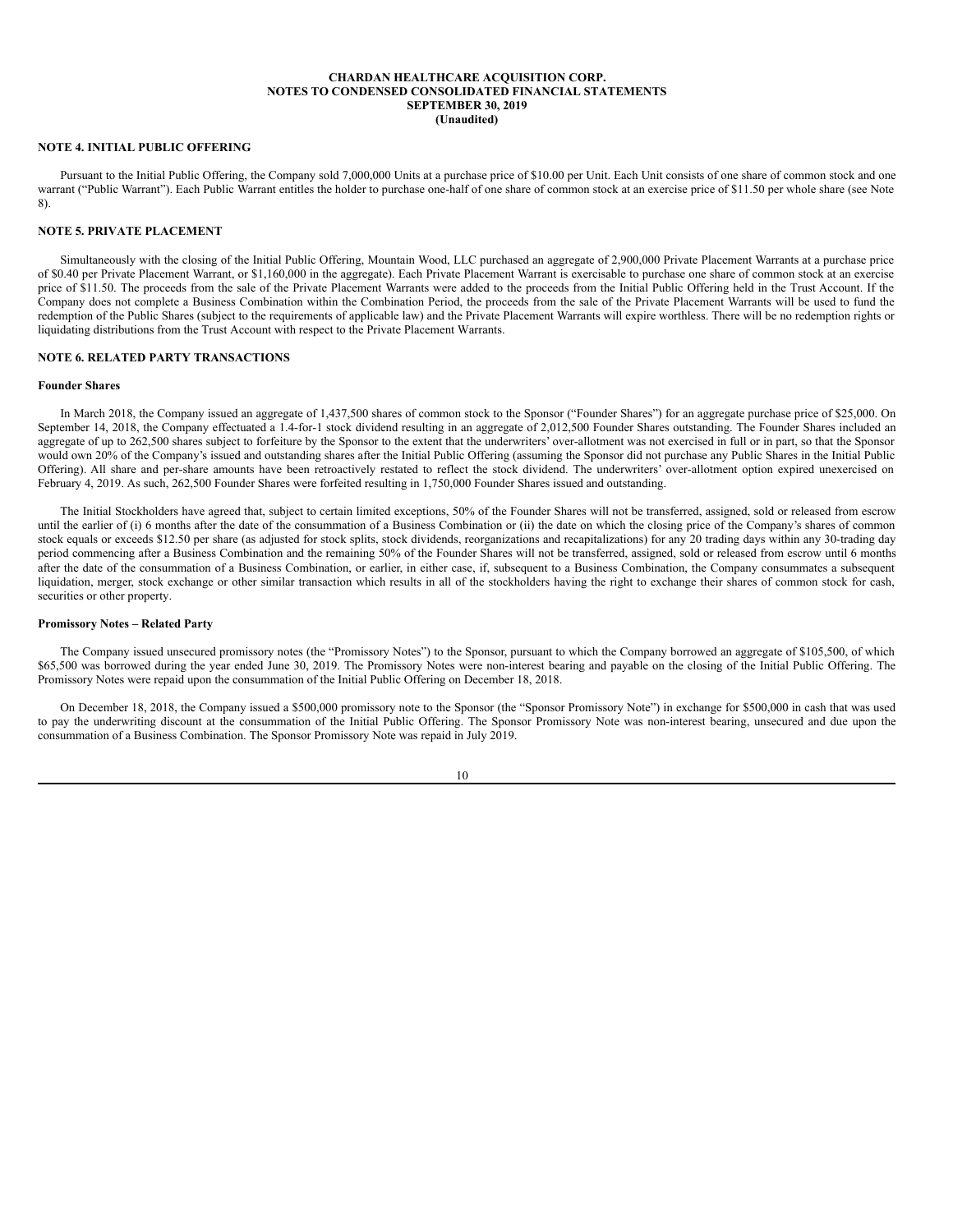## **Related Party Loans**

In order to finance transaction costs in connection with a Business Combination, the Company's initial stockholders, officers and directors or their affiliates may, but are not obligated to, loan the Company funds from time to time or at any time, as may be required ("Working Capital Loans"). Each Working Capital Loan would be evidenced by a promissory note. The Working Capital Loans would either be paid upon consummation of a Business Combination, without interest, or, at the holder's discretion, up to \$500,000 of the Working Capital Loans may be converted into private warrants at a price of \$0.40 per private warrant. The private warrants would be identical to the Private Placement Warrants. In the event that a Business Combination does not close, the Company may use a portion of the proceeds held outside the Trust Account to repay the Working Capital Loans, but no proceeds held in the Trust Account would be used to repay the Working Capital Loans.

In August 2019, the Sponsor committed to provide us an aggregate of \$500,000 in loans to finance transaction costs in connection with a Business Combination. In October 2019, the \$500,000 commitment was replaced by a \$875,000 commitment (see Note 10). Such loans, to the extent advanced, will be evidenced by a promissory note, will be non-interest bearing, unsecured and will only be repaid upon the completion of a Business Combination.

## **NOTE 7. COMMITMENTS**

## **Registration Rights**

Pursuant to a registration rights agreement entered into on December 13, 2018, the holders of the Founder Shares, Private Placement Warrants (and their underlying securities) and any securities that may be issued upon conversion of the Working Capital Loans are entitled to registration rights. The holders of a majority of these securities are entitled to make up to two demands that the Company register such securities. The holders of the majority of the Founder Shares can elect to exercise these registration rights at any time commencing three months prior to the date on which these shares of common stock are to be released from escrow. The holders of a majority of the Private Placement Warrants (and their underlying securities) or securities issued in payment of Working Capital Loans made to the Company (in each case, including the underlying securities) can elect to exercise these registration rights at any time after the Company consummates a Business Combination. In addition, the holders will have certain "piggy-back" registration rights with respect to registration statements filed subsequent to the completion of a Business Combination. The Company will bear the expenses incurred in connection with the filing of any such registration statements.

#### **Merger Agreement**

On July 16, 2019, the Company entered into a merger agreement (the "Merger Agreement") with BiomX and CHAC Merger Sub Ltd. ("Merger Sub"), pursuant to which Merger Sub will merge with and into BiomX, with BiomX surviving as the Company's wholly owned subsidiary (the "Merger").

As a result of the Merger, subject to reduction for indemnification claims as described in the Merger Agreement, an aggregate of 16,625,000 shares of the Company's common stock will be issued (or reserved for issuance pursuant to currently exercisable options or warrants) in respect of shares of BiomX capital stock that are issued and outstanding as of immediately prior to the effective time of the Merger and options and warrants to purchase shares of BiomX capital stock, in each case, that are issued, outstanding and vested as of immediately prior to the effective time of the Merger. Additional shares of the Company's common stock will be reserved for issuance in respect of options to purchase shares of BiomX capital stock that are issued, outstanding and unvested as of immediately prior to the effective time of the Merger.

The Merger will be consummated subject to the deliverables and provisions as further described in the Merger Agreement.

More information about the Merger is included in the definitive proxy statement/prospectus that the Company filed with the SEC on September 24, 2019. The definitive proxy statement/prospectus contains the notice of special meeting of shareholders of the Company to vote on and adopt the Merger Agreement, as amended on October 11, 2019, and to vote on certain related proposals. The special meeting is scheduled for October 23, 2019. There is no guarantee that the Company will be able to hold its special meeting on the scheduled day or at all, or that the conditions to the closing of the Merger will be satisfied prior to, or following such meeting.

#### **NOTE 8. STOCKHOLDER'S EQUITY**

*Preferred Stock* — The Company is authorized to issue 1,000,000 shares of preferred stock with a par value of \$0.0001 per share with such designation, rights and preferences as may be determined from time to time by the Company's Board of Directors. At September 30, 2019 and June 30, 2019, there were no shares of preferred stock issued or outstanding.

*Common Stock* — The Company is authorized to issue 30,000,000 shares of common stock with a par value of \$0.0001 per share. Holders of the Company's common stock are entitled to one vote for each share. At September 30, 2019 and June 30, 2019, there were 2,296,223 and 2,239,757 shares of common stock issued and outstanding (excluding 6,453,777 and 6,510,243 shares of common stock subject to possible redemption), respectively.

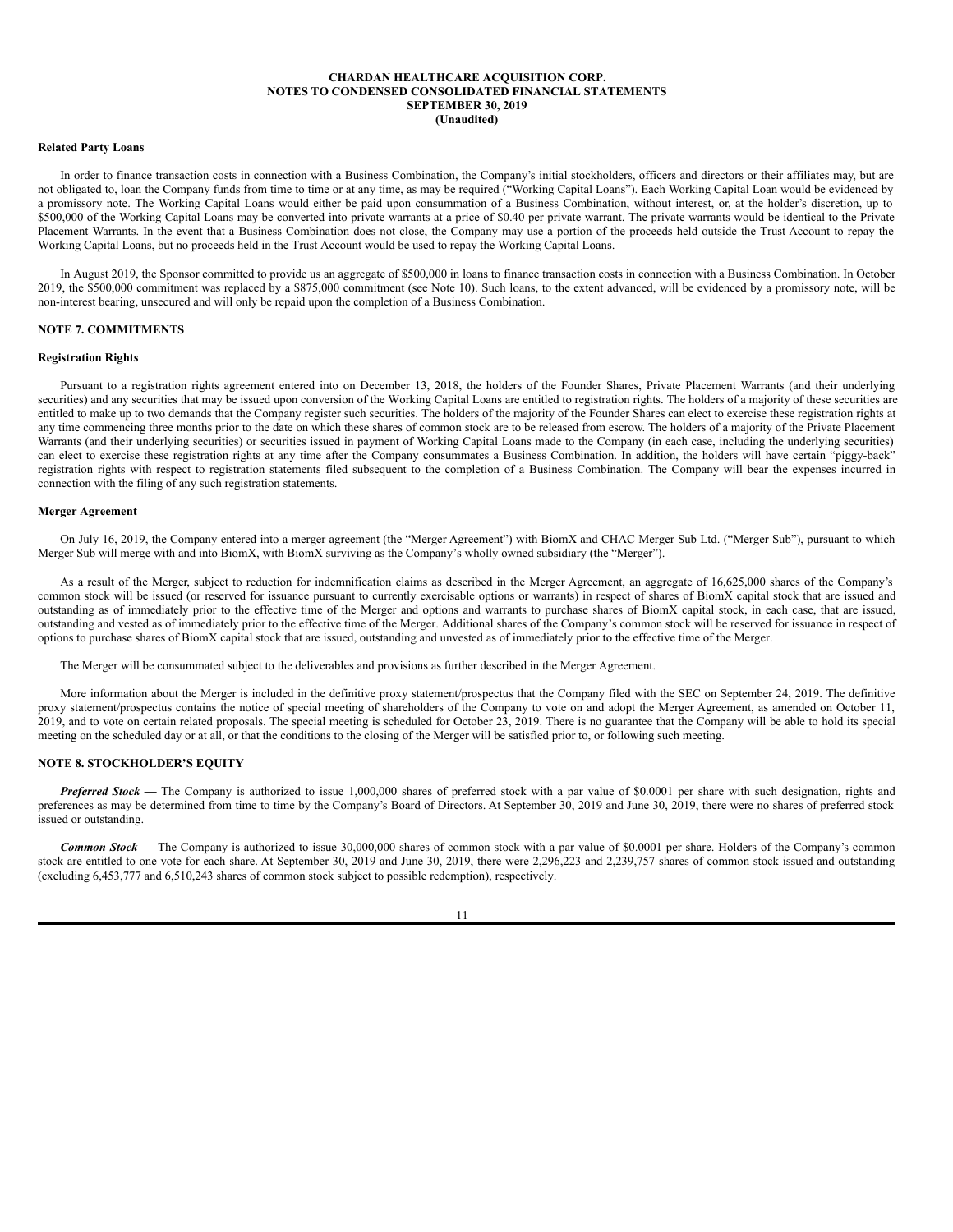*Warrants* — No fractional shares will be issued upon exercise of the Public Warrants. Therefore, Public Warrants must be exercised in multiples of two warrants. The Public Warrants will become exercisable on the consummation of a Business Combination; provided in that the Company has an effective and current registration statement covering the shares of common stock issuable upon the exercise of the Public Warrants and a current prospectus relating to such shares of common stock. The Company has agreed that as soon as practicable, the Company will use its best efforts to file with the SEC a registration statement for the registration, under the Securities Act, of the shares of common stock issuable upon exercise of the Public Warrants. The Company will use its best efforts to cause the same to become effective and to maintain the effectiveness of such registration statement, and a current prospectus relating thereto, until the expiration of the Public Warrants in accordance with the provisions of the warrant agreement. Notwithstanding the foregoing, if a registration statement covering the shares of common stock issuable upon exercise of the public warrants is not effective within 120 days from the closing of a Business Combination, warrant holders may, until such time as there is an effective registration statement and during any period when we shall have failed to maintain an effective registration statement, exercise warrants on a cashless basis pursuant to an available exemption from registration under the Securities Act. If an exemption from registration is not available, holders will not be able to exercise their warrants on a cashless basis. The Public Warrants will expire five years after the completion of a Business Combination or earlier upon redemption or liquidation.

The Company may redeem the Public Warrants:

- in whole and not in part;
- at a price of \$0.01 per warrant;
- at any time during the exercise period;
- upon a minimum of 30 days' prior written notice of redemption;
- if, and only if, the last sale price of the Company's common stock equals or exceeds \$16.00 per share for any 20 trading days within a 30-trading day period ending on the third business day prior to the date on which the Company sends the notice of redemption to the warrant holders; and
- if, and only if, there is a current registration statement in effect with respect to the shares of common stock underlying such warrants at the time of redemption and for the entire 30-day trading period referred to above and continuing each day thereafter until the date of redemption.

If the Company calls the Public Warrants for redemption, management will have the option to require all holders that wish to exercise the Public Warrants to do so on a "cashless basis," as described in the warrant agreement. The exercise price and number of shares of common stock issuable upon exercise of the warrants may be adjusted in certain circumstances including in the event of a stock dividend, or recapitalization, reorganization, merger or consolidation. However, the warrants will not be adjusted for issuance of common stock at a price below its exercise price. Additionally, in no event will the Company be required to net cash settle the warrants. If the Company is unable to complete a Business Combination within the Combination Period and the Company liquidates the funds held in the Trust Account, holders of warrants will not receive any of such funds with respect to their warrants, nor will they receive any distribution from the Company's assets held outside of the Trust Account with the respect to such warrants. Accordingly, the warrants may expire worthless.

The Private Placement Warrants are identical to the Public Warrants underlying the Units sold in the Initial Public Offering except that the Private Placement Warrants are exercisable for cash (even if a registration statement covering the shares of common stock issuable upon exercise of such warrants is not effective) or on a cashless basis, at the holder's option, and will not be redeemable by the Company, in each case, so long as they are held by the initial purchasers or their permitted transferees. If the Private Placement Warrants are held by someone other than the initial purchasers or their permitted transferees, the Private Placement Warrants will be redeemable by the Company and exercisable by such holders on the same basis as the Public Warrants.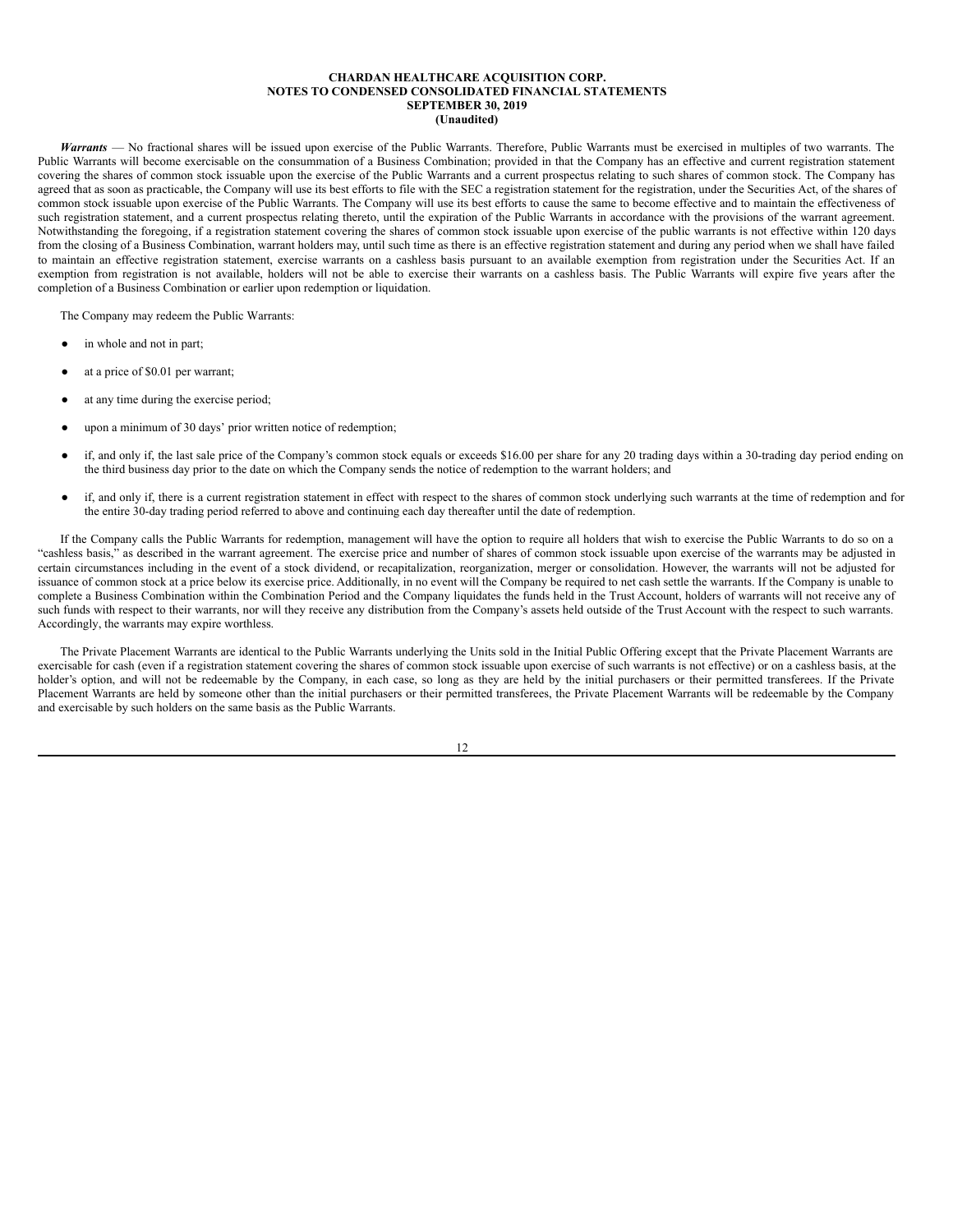#### **NOTE 9. FAIR VALUE MEASUREMENTS**

The Company follows the guidance in ASC 820 for its financial assets and liabilities that are re-measured and reported at fair value at each reporting period, and nonfinancial assets and liabilities that are re-measured and reported at fair value at least annually.

The fair value of the Company's financial assets and liabilities reflects management's estimate of amounts that the Company would have received in connection with the sale of the assets or paid in connection with the transfer of the liabilities in an orderly transaction between market participants at the measurement date. In connection with measuring the fair value of its assets and liabilities, the Company seeks to maximize the use of observable inputs (market data obtained from independent sources) and to minimize the use of unobservable inputs (internal assumptions about how market participants would price assets and liabilities). The following fair value hierarchy is used to classify assets and liabilities based on the observable inputs and unobservable inputs used in order to value the assets and liabilities:

- Level 1: Quoted prices in active markets for identical assets or liabilities. An active market for an asset or liability is a market in which transactions for the asset or liability occur with sufficient frequency and volume to provide pricing information on an ongoing basis.
- Level 2: Observable inputs other than Level 1 inputs. Examples of Level 2 inputs include quoted prices in active markets for similar assets or liabilities and quoted prices for identical assets or liabilities in markets that are not active.
- Level 3: Unobservable inputs based on our assessment of the assumptions that market participants would use in pricing the asset or liability.

The following table presents information about the Company's assets that are measured at fair value on a recurring basis at September 30, 2019 and June 30, 2019, and indicates the fair value hierarchy of the valuation inputs the Company utilized to determine such fair value:

| <b>Description</b>                          | Level | September 30,<br>2019 | <b>June 30,</b><br>2019 |
|---------------------------------------------|-------|-----------------------|-------------------------|
| Assets:                                     |       |                       |                         |
| Marketable securities held in Trust Account |       | 71,083,267            | 70,881,151              |
|                                             |       |                       |                         |

# **NOTE 10. SUBSEQUENT EVENTS**

The Company evaluated subsequent events and transactions that occurred after the balance sheet date up to the date that the condensed consolidated financial statements were issued. Other than as described below, the Company did not identify any subsequent events that would have required adjustment or disclosure in the condensed consolidated financial statements.

In October 2019, the Sponsor committed to provide an aggregate of \$875,000 in loans to the Company to finance transaction costs in connection with a Business Combination. This commitment replaced the previous commitment of \$500,000 entered into in August 2019. Such loans, to the extent advanced, will be evidenced by a promissory note, will be non-interest bearing, unsecured and will only be repaid upon the completion of a Business Combination. Up to \$500,000 of such loans may also be convertible into private warrants at a purchase price of \$0.40 per private warrant. The private warrants would be identical to the Private Placement Warrants.

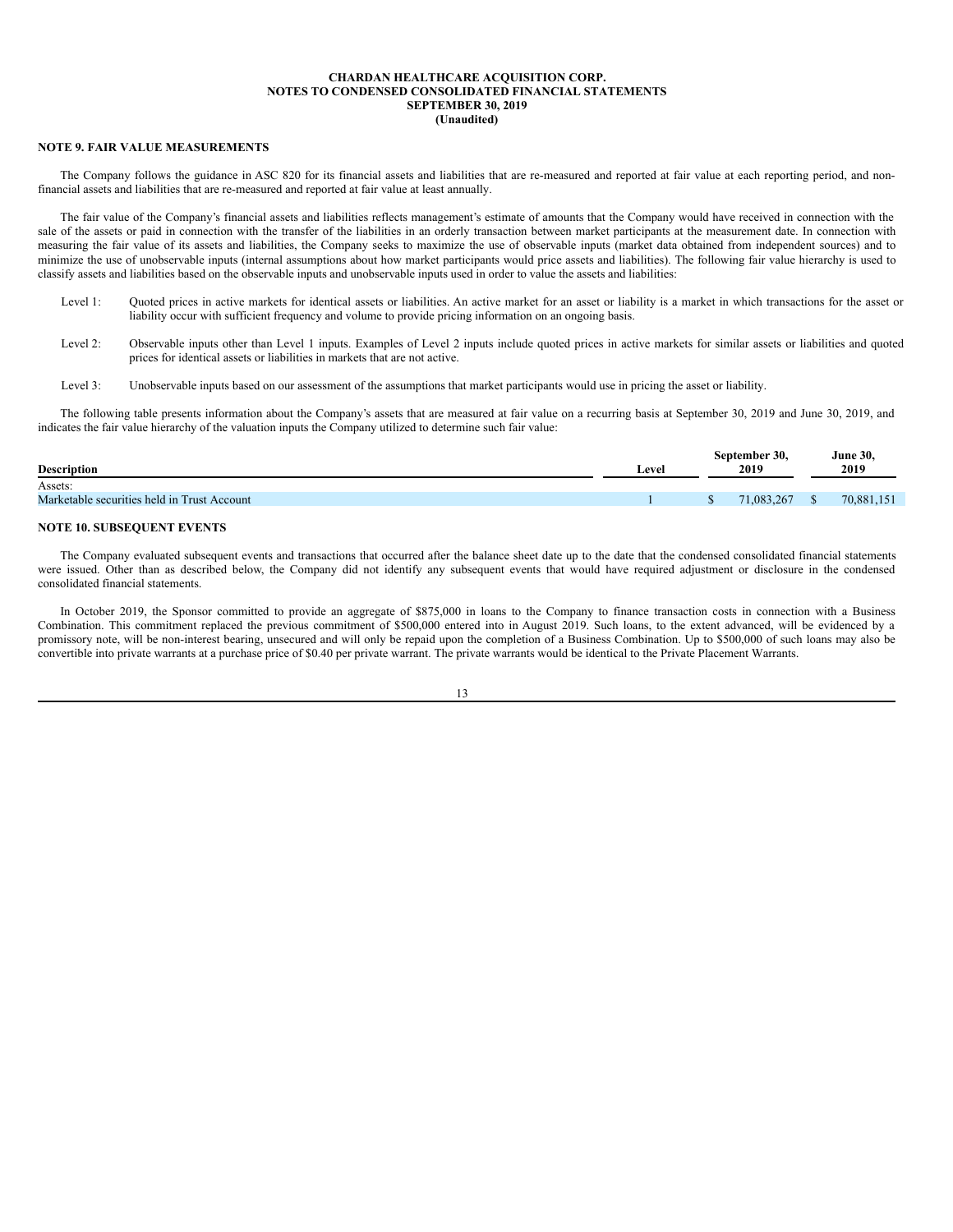## <span id="page-15-0"></span>**Item 2. Management's Discussion and Analysis of Financial Condition and Results of Operations**

References in this report (the "Quarterly Report") to "we," "us" or the "Company" refer to Chardan Healthcare Acquisition Corp. References to our "management" or our "management team" refer to our officers and directors, and references to the "Sponsor" refer to Chardan Investments, LLC. The following discussion and analysis of the Company's financial condition and results of operations should be read in conjunction with the financial statements and the notes thereto contained elsewhere in this Quarterly Report. Certain information contained in the discussion and analysis set forth below includes forward-looking statements that involve risks and uncertainties.

#### **Special Note Regarding Forward-Looking Statements**

This Quarterly Report includes "forward-looking statements" within the meaning of Section 27A of the Securities Act and Section 21E of the Exchange Act that are not historical facts, and involve risks and uncertainties that could cause actual results to differ materially from those expected and projected. All statements, other than statements of historical fact included in this Quarterly Report including, without limitation, statements in this "Management's Discussion and Analysis of Financial Condition and Results of Operations" regarding the Company's financial position, business strategy and the plans and objectives of management for future operations, are forward-looking statements. Words such as "expect," "believe," "anticipate," "intend," "estimate," "seek" and variations and similar words and expressions are intended to identify such forward-looking statements. Such forward-looking statements relate to future events or future performance, but reflect management's current beliefs, based on information currently available. A number of factors could cause actual events, performance or results to differ materially from the events, performance and results discussed in the forward-looking statements. For information identifying important factors that could cause actual results to differ materially from those anticipated in the forward-looking statements, please refer to the Risk Factors section of the Company's Annual Report on Form 10-K filed with the SEC. The Company's securities filings can be accessed on the EDGAR section of the SEC's website at www.sec.gov. Except as expressly required by applicable securities law, the Company disclaims any intention or obligation to update or revise any forward-looking statements whether as a result of new information, future events or otherwise.

#### **Recent Developments**

On July 16, 2019, we entered into the Merger Agreement with BiomX and Merger Sub, pursuant to which Merger Sub will merge with and into BiomX, with BiomX surviving as our wholly-owned subsidiary.

As a result of the Merger, subject to reduction for indemnification claims as described below, an aggregate of 16,625,000 shares of CHAC common stock will be issued (or reserved for issuance pursuant to currently exercisable options or warrants) in respect of shares of BiomX capital stock that are issued and outstanding as of immediately prior to the effective time of the Merger and options and warrants to purchase shares of BiomX capital stock, in each case, that are issued, outstanding and vested as of immediately prior to the effective time of the Merger. Additional shares of CHAC common stock will be reserved for issuance in respect of options to purchase shares of BiomX capital stock that are issued, outstanding and unvested as of immediately prior to the effective time of the Merger.

#### **Overview**

We were formed on November 1, 2017 as a blank check company for the purpose of entering into a merger, share exchange, asset acquisition, stock purchase, recapitalization, reorganization or other similar business combination, with one or more target businesses. Our efforts to identify a prospective target business will not be limited to any particular industry or geographic location, although we intend to focus on targets located in North American in the healthcare industry.

On December 18, 2018, we consummated our initial public offering ("IPO") of 7,000,000 units (the "Units"). Each Unit consists of one share of common stock (the "Common Stock") and one redeemable warrant to purchase one-half of one share of common stock (the "Public Warrants"). The Units were sold at an offering price of \$10.00 per Unit, generating gross proceeds of \$70,000,000. The Company granted the underwriters a 45-day option to purchase up to 1,050,000 additional Units to cover over-allotments, if any. The over-allotment option expired unexercised on February 4, 2019.

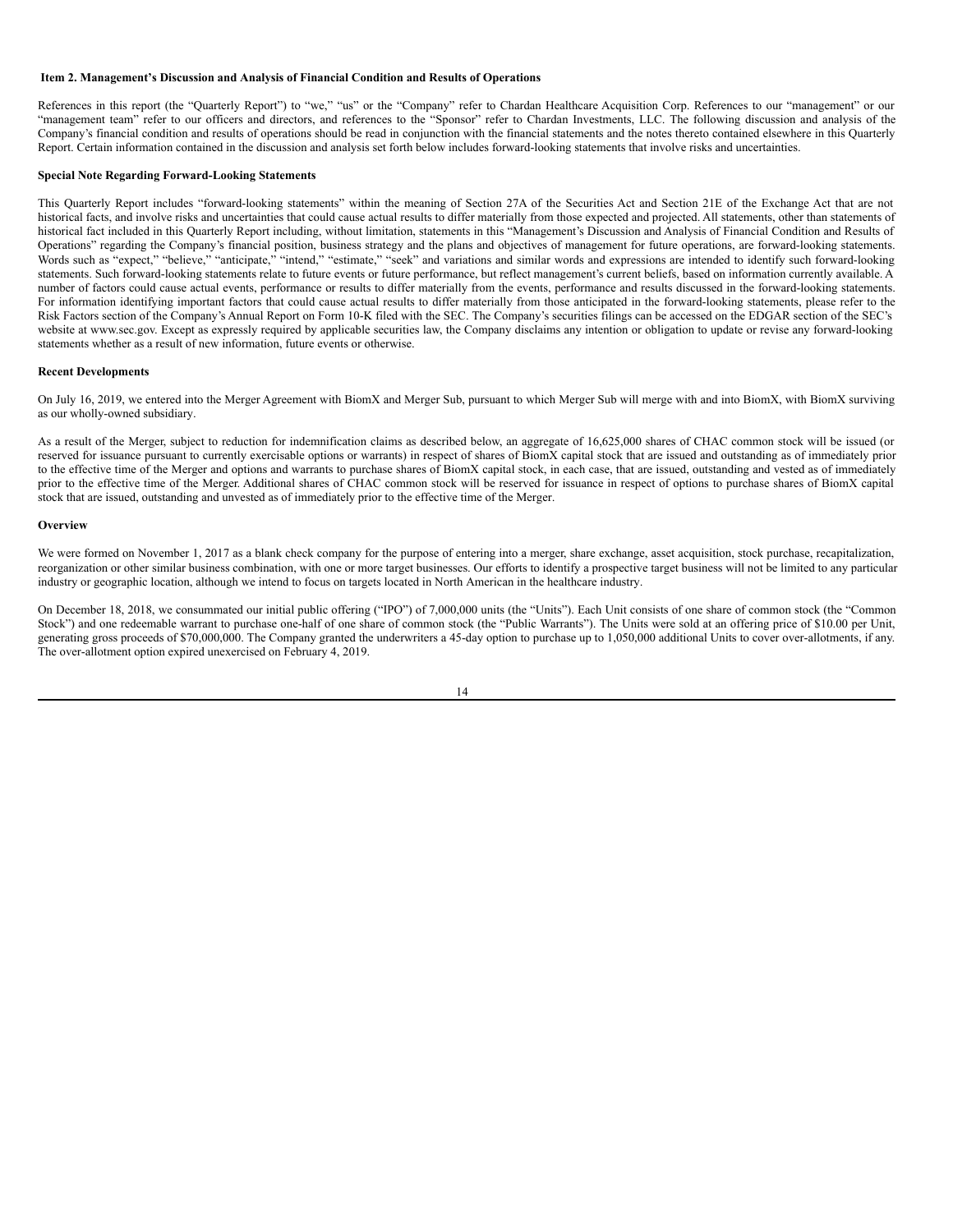On December 18, 2018, simultaneously with the consummation of the IPO, we consummated the private placement ("Private Placement") with Mountain Wood, LLC, an affiliate of our Sponsor, of 2,900,000 warrants (the "Private Warrants") at a price of \$0.40 per Private Warrant, generating total proceeds of \$1,160,000. The Private Warrants are identical to the Warrants sold in the IPO, except that the Private Warrants (i) may be exercised on a cashless basis at the holder's option, (ii) will not be redeemable by the Company, in each case as long as they are held by our Sponsor or its permitted transferees, and (iii) are exercisable for one share of Common Stock at an exercise price of \$11.50 per share. Additionally, the Private Warrants are exercisable on a cashless basis and are non-redeemable so long as they are held by the initial purchasers or their permitted transferees. Additionally, our Mountain Wood, LLC agreed not to transfer, assign or sell any of the Private Warrants or underlying securities (except in limited circumstances, as described in the registration statement relating to the IPO) until the completion of the Company's initial business combination. Mountain Wood, LLC was granted certain demand and piggyback registration rights in connection with the Private Warrants.

A total of \$70,000,000 of the net proceeds from the sale of Units in the IPO and the private placement on December 18, 2018 were placed in a trust account established for the benefit of the Company's public stockholders at Morgan Stanley maintained by Continental Stock Transfer & Trust Company, acting as trustee. None of the funds held in trust will be released from the trust account, other than interest income to pay any tax obligations, until the earlier of (i) the consummation of the Company's initial business combination and (ii) the Company's failure to consummate a business combination by December 18, 2020.

Our management has broad discretion with respect to the specific application of the net proceeds of IPO and the Private Placements, although substantially all of the net proceeds are intended to be applied generally towards consummating a business combination.

## **Results of Operations**

Our entire activity from inception up to December 18, 2018 was related to the Company's formation, the IPO and general and administrative activities. Since the IPO, our activity has been limited to the evaluation of business combination candidates and the proposed acquisition of BiomX, and we will not be generating any operating revenues until the closing and completion of our initial business combination. We generate non-operating income in the form of interest income on marketable securities held in the trust account. We are incurring expenses as a result of being a public company (for legal, financial reporting, accounting and auditing compliance), as well as for due diligence and transaction expenses.

For the three months ended September 30, 2019, we had a net loss of \$292,179, which consisted of operating costs of \$618,936 and a provision for income taxes of \$47,776, offset by interest income on marketable securities held in the trust account of \$372,380.

For the three months ended September 30, 2018, we had net loss of \$650, which consisted of operating costs of \$650.

#### **Liquidity and Capital Resources**

As of September 30, 2019, we had marketable securities held in the trust account of \$71,083,267 (including approximately \$1,083,000 of interest income, net of unrealized losses) consisting of U.S. Treasury Bills with a maturity of 180 days or less. Interest income on the balance in the trust account may be used by us to pay taxes. Through September 30, 2019, we have withdrawn \$170,264 of interest earned on the Trust Account to pay our income taxes.

For the three months ended September 30, 2019, cash and cash equivalents used in operating activities was \$269,856. Net loss of \$292,179 was affected by interest earned on marketable securities held in the trust account of \$372,380 and a deferred tax provision of \$1,222. Changes in our operating assets and liabilities provided \$393,481 of cash and cash equivalents for operating activities.

For the three months ended September 30, 2018, cash and cash equivalents used in operating activities was \$650, which consisted of a net loss of \$650.

We intend to use substantially all of the net proceeds of the IPO, including the funds held in the trust account, to acquire a target business or businesses and to pay our expenses relating thereto. To the extent that the proceeds of the IPO are used in whole or in part as consideration to effect our initial business combination, the remaining proceeds held in the trust account as well as any other net proceeds not expended will be used as working capital to finance the operations of the target business. Such working capital funds could be used in a variety of ways including continuing or expanding the target business' operations, for strategic acquisitions and for marketing, research and development of existing or new products. Such funds could also be used to repay any operating expenses or finders' fees which we had incurred prior to the completion of our initial business combination if the funds available to us outside of the trust account were insufficient to cover such expenses.

As of September 30, 2019, we had cash and cash equivalents outside our trust account of \$97,238, available for working capital needs. We intend to use the funds held outside the trust account primarily to identify and evaluate prospective acquisition candidates, perform business due diligence on prospective target businesses, travel to and from the offices, plants or similar locations of prospective target businesses, review corporate documents and material agreements of prospective target businesses, select the target business to acquire and structure, negotiate and complete a business combination.

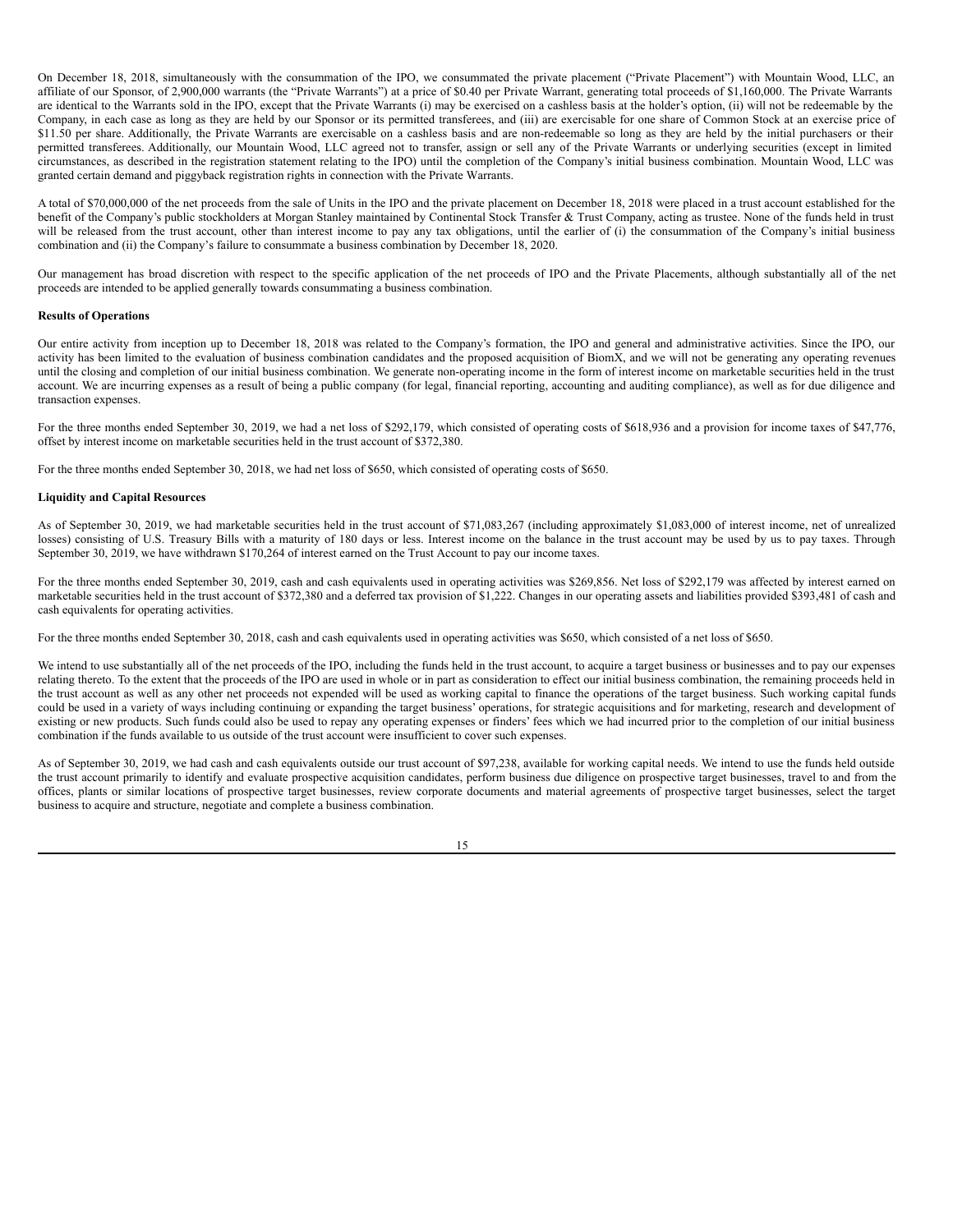Our Sponsor paid a total of \$500,000 in underwriting discounts and commissions and received a non-interest bearing promissory note in exchange for the payment of such amount, which was payable at the closing of a Business Combination. The promissory note was repaid in July 2019**.**

In order to fund working capital deficiencies and/or finance transaction costs in connection with a Business Combination, our initial stockholders, officers and directors or their affiliate may, but are not obligated to, loan us funds as may be required. If we complete our Business Combination, we would repay such loaned amounts. In the event that our Business Combination does not close, we may use a portion of the working capital held outside the Trust Account to repay such loaned amounts but no proceeds from our Trust Account would be used for such repayment. Up to \$500,000 of such loans may be convertible into private warrants, at a price of \$0.40 per private warrant at the option of the lender. The private warrants would be identical to the Private Placement Warrants.

In August 2019, the Sponsor committed to provide us an aggregate of \$500,000 in loans to finance transaction costs in connection with a Business Combination. In October 2019, the \$500,000 commitment was replaced by a \$875,000 commitment. Such loans, to the extent advanced, will be evidenced by a promissory note, will be non-interest bearing, unsecured and will only be repaid upon the completion of a Business Combination. Up to \$500,000 of such loans may also be convertible into private warrants at a purchase price of \$0.40 per private warrant. The private warrants would be identical to the Private Placement Warrants.

We do not believe we will need to raise additional funds in order to meet the expenditures required for operating our business. However, if our estimate of the costs of identifying a target business, undertaking in-depth due diligence and negotiating a business combination are less than the actual amounts necessary to do so, we may have insufficient funds available to operate our business prior to our business combination. Moreover, we may need to obtain additional financing either to complete our business combination or because we become obligated to redeem a significant number of our public shares upon completion of our business combination, in which case we may issue additional securities or incur debt in connection with such business combination. Subject to compliance with applicable securities laws, we would only complete such financing simultaneously with the completion of our business combination. If we are unable to complete our business combination because we do not have sufficient funds available to us, we will be forced to cease operations and liquidate the trust account. In addition, following our business combination, if cash on hand is insufficient, we may need to obtain additional financing in order to meet our obligations.

## **Off-Balance Sheet Arrangements**

As of September 30, 2019, we did not have any off-balance sheet arrangements. We have no obligations, assets or liabilities which would be considered off-balance sheet arrangements. We do not participate in transactions that create relationships with unconsolidated entities or financial partnerships, often referred to as variable interest entities, which would have been established for the purpose of facilitating off-balance sheet arrangements. We have not entered into any off-balance sheet financing arrangements, established any special purpose entities, guaranteed any debt or commitments of other entities, or entered into any non-financial assets.

## **Contractual Obligations**

We do not have any long-term debt, capital lease obligations, operating lease obligations or long-term liabilities.

## **Critical Accounting Policies**

The preparation of financial statements and related disclosures in conformity with accounting principles generally accepted in the United States of America requires management to make estimates and assumptions that affect the reported amounts of assets and liabilities, disclosure of contingent assets and liabilities at the date of the financial statements, and income and expenses during the periods reported. Actual results could materially differ from those estimates. We have identified the following critical accounting policies:

#### *Common stock subject to possible redemption*

We account for our common stock subject to possible redemption in accordance with the guidance in Accounting Standards Codification ("ASC") Topic 480 "Distinguishing Liabilities from Equity." Common stock subject to mandatory redemption is classified as a liability instrument and is measured at fair value. Conditionally redeemable common stock (including common stock that features redemption rights that are either within the control of the holder or subject to redemption upon the occurrence of uncertain events not solely within our control) is classified as temporary equity. At all other times, common stock is classified as stockholders' equity. Our common stock features certain redemption rights that are considered to be outside of our control and subject to occurrence of uncertain future events. Accordingly, common stock subject to possible redemption is presented at redemption value as temporary equity, outside of the stockholders' equity section of our condensed consolidated balance sheets.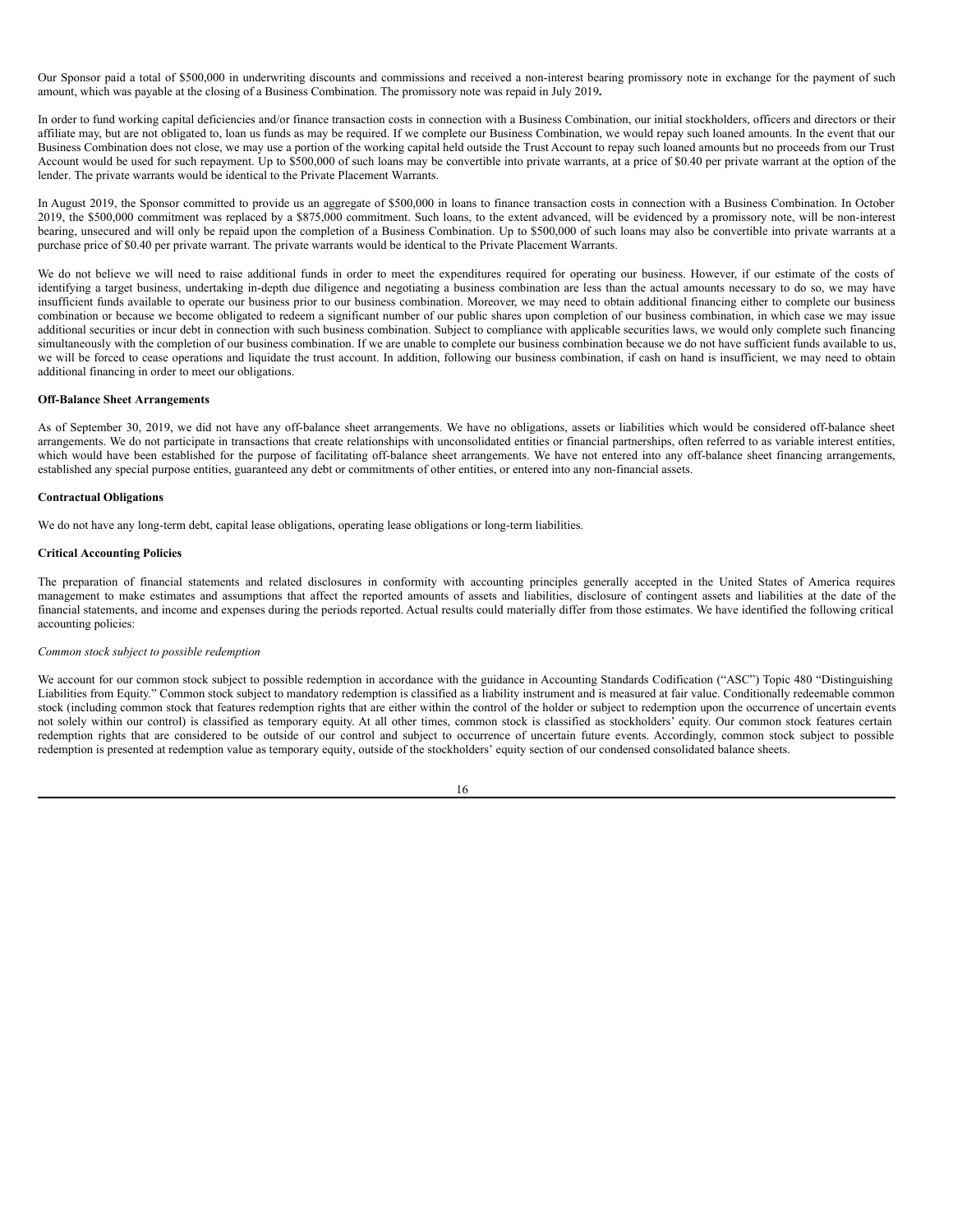#### *Net loss per common share*

We apply the two-class method in calculating earnings per share. Shares of common stock subject to possible redemption which are not currently redeemable and are not redeemable at fair value, have been excluded from the calculation of basic net loss per share since such shares, if redeemed, only participate in their pro rata share of the Trust Account earnings. Our net income is adjusted for the portion of income that is attributable to common stock subject to possible redemption, as these shares only participate in the earnings of the trust account and not our income or losses.

#### *Recent accounting standards*

Management does not believe that any recently issued, but not yet effective, accounting pronouncements, if currently adopted, would have a material effect on our condensed consolidated financial statements.

# <span id="page-18-0"></span>**Item 3. Quantitative and Qualitative Disclosures About Market Risk**

Following the consummation of our Initial Public Offering, we invested the funds held in the Trust Account in money market funds meeting certain conditions under Rule 2a-7 under the Investment Company Act, which invest solely in United States Treasuries. Due to the short-term nature of the money market fund's investments, we do not believe that there will be an associated material exposure to interest rate risk.

#### <span id="page-18-1"></span>**Item 4. Controls and Procedures**

## *Evaluation of Disclosure Controls and Procedures*

Under the supervision and with the participation of our management, including our principal executive officer and principal financial and accounting officer, we conducted an evaluation of the effectiveness of our disclosure controls and procedures as of the end of the fiscal quarter ended September 30, 2019, as such term is defined in Rules 13a-15(e) and 15d-15(e) under the Exchange Act. Based on this evaluation, our principal executive officer and principal financial and accounting officer have concluded that during the period covered by this report, our disclosure controls and procedures were effective.

Disclosure controls and procedures are designed to ensure that information required to be disclosed by us in our Exchange Act reports is recorded, processed, summarized, and reported within the time periods specified in the SEC's rules and forms, and that such information is accumulated and communicated to our management, including our principal executive officer and principal financial officer or persons performing similar functions, as appropriate to allow timely decisions regarding required disclosure.

## *Changes in Internal Control Over Financial Reporting*

During the fiscal quarter covered by this Current Report on Form 10-Q, there has been no change in our internal control over financial reporting that has materially affected, or is reasonably likely to materially affect, our internal control over financial reporting.

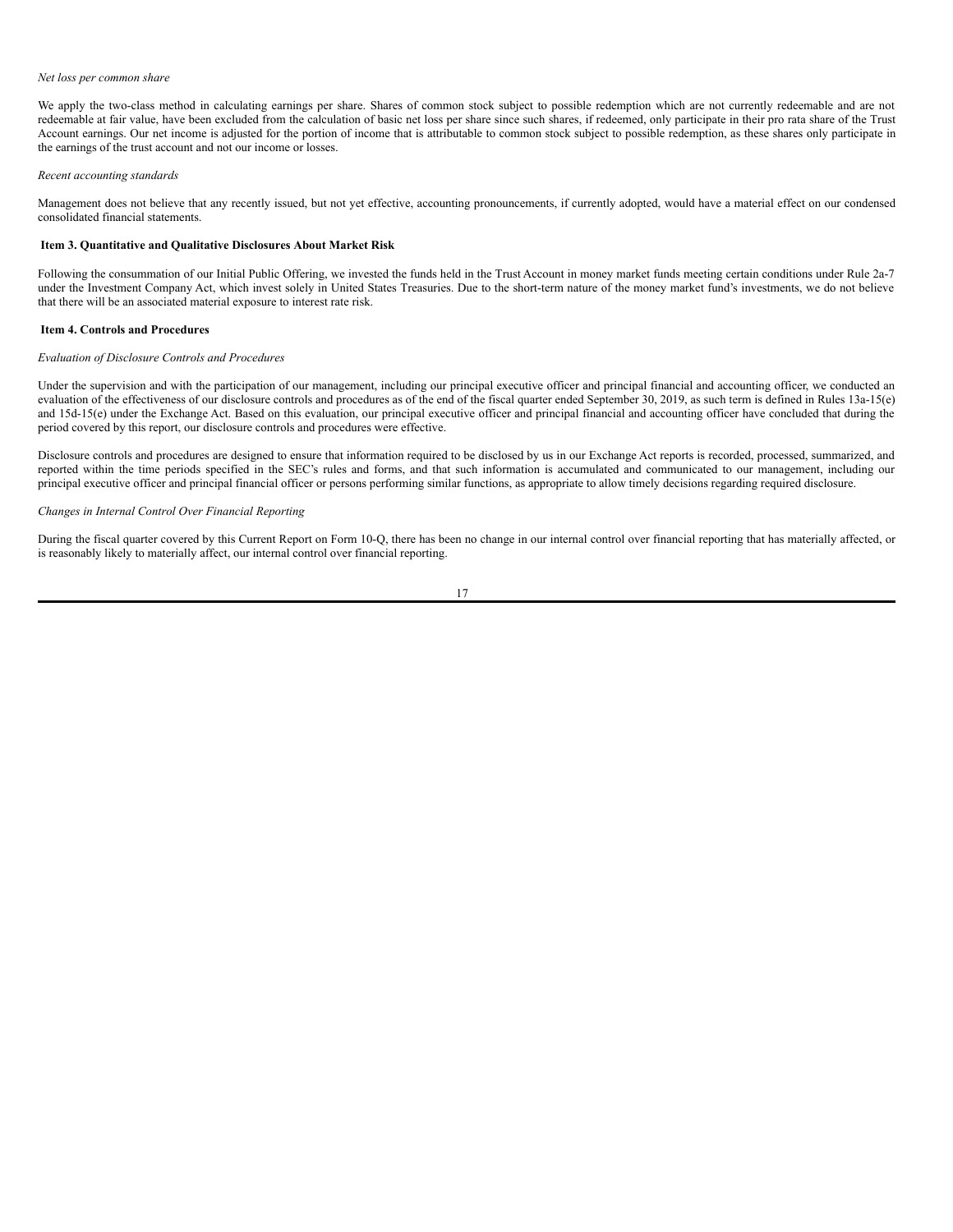## <span id="page-19-0"></span>**PART II - OTHER INFORMATION**

## <span id="page-19-1"></span>**Item 1. Legal Proceedings.**

None.

# <span id="page-19-2"></span>**Item 1A. Risk Factors.**

Factors that could cause our actual results to differ materially from those in this Quarterly Report are any of the risks described in our Annual Report on Form 10-K filed with the SEC on August 21, 2019. Any of these factors could result in a significant or material adverse effect on our results of operations or financial condition. Additional risk factors not presently known to us or that we currently deem immaterial may also impair our business or results of operations. As of the date of this Quarterly Report, there have been no material changes to the risk factors disclosed in our Annual Report on Form 10-K filed with the SEC.

## <span id="page-19-3"></span>**Item 2. Unregistered Sales of Equity Securities and Use of Proceeds.**

On December 18, 2018, we consummated the Initial Public Offering of 7,000,000 Units. The Units sold in the Initial Public Offering were sold at an offering price of \$10.00 per Unit, generating total gross proceeds of \$70,000,000. Chardan Capital Markets LLC. acted as sole book-running manager of the Initial Public Offering. The securities in the offering were registered under the Securities Act on a registration statement on Form S-1 (No. 333-228533). The SEC declared the registration statement effective on December 13, 2018. We granted the underwriters a 45-day option to purchase up to 1,050,000 additional Units to cover over-allotments at the Initial Public Offering price, less the underwriting discounts and commissions. The over-allotment option expired unexercised on February 4, 2019.

Simultaneous with the consummation of the Initial Public Offering, we consummated the private placement of an aggregate of 2,900,000 warrants, each exercisable to purchase one share of the Company's common stock for \$11.50 per share ("Private Placement Warrants"), to Mountain Wood, LLC, an affiliate of the Sponsor at a price of \$0.40 per Private Placement Warrant, generating total proceeds of \$1,160,000. The issuance was made pursuant to the exemption from registration contained in Section 4(a)(2) of the Securities Act.

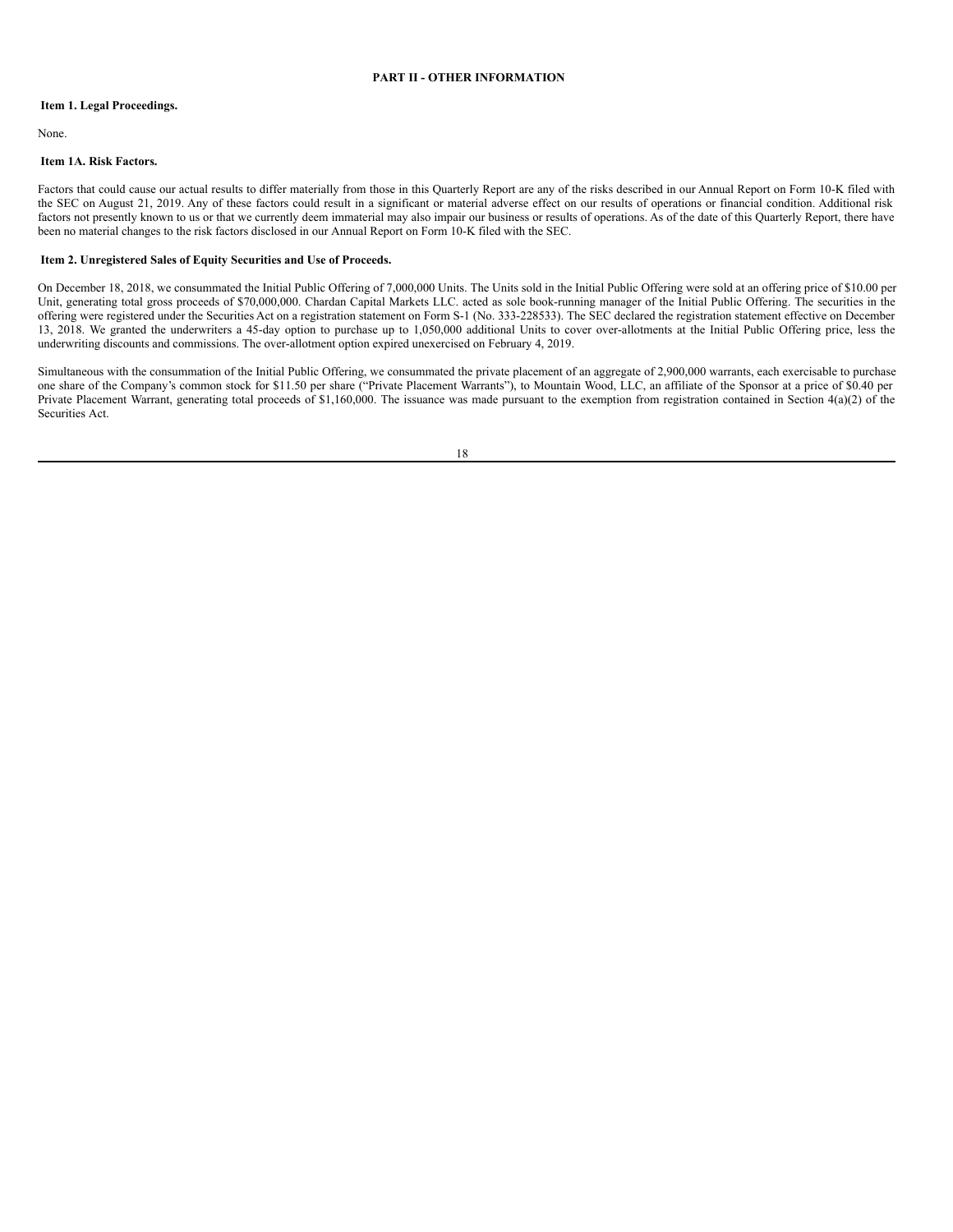The Private Placement Warrants are identical to the warrants underlying the Units sold in the Initial Public Offering, except that the Private Placement Warrants are not transferable, assignable or salable until after the completion of a Business Combination, subject to certain limited exceptions. Additionally, the Private Warrants are exercisable on a cashless basis and are non-redeemable so long as they are held by the initial purchasers or their permitted transferees.

Of the gross proceeds received from the Initial Public Offering and the Private Placement Warrants, \$70,000,000 was placed in a Trust Account. We paid a total of \$500,000 in underwriting discounts and commissions and \$283,566 for other costs and expenses related to the Initial Public Offering.

For a description of the use of the proceeds generated in our Initial Public Offering, see Part I, Item 2 of this Form 10-Q.

# <span id="page-20-0"></span>**Item 3. Defaults Upon Senior Securities.**

None

# <span id="page-20-1"></span>**Item 4. Mine Safety Disclosures.**

Not Applicable.

#### <span id="page-20-2"></span>**Item 5. Other Information.**

None.

# <span id="page-20-3"></span>**Item 6. Exhibits**

The following exhibits are filed as part of, or incorporated by reference into, this Quarterly Report on Form 10-Q.

| No.           | <b>Description of Exhibit</b>                                                                                                                                  |
|---------------|----------------------------------------------------------------------------------------------------------------------------------------------------------------|
| 31.1          | Certification of Principal Executive Officer Pursuant to Securities Exchange Act Rules 13a-14(a), as adopted Pursuant to Section 302 of the Sarbanes-Oxley Act |
|               | of $2002$                                                                                                                                                      |
| 31.2          | Certification of Principal Financial Officer Pursuant to Securities Exchange Act Rules 13a-14(a), as adopted Pursuant to Section 302 of the Sarbanes-Oxley Act |
|               | of $2002$                                                                                                                                                      |
| 32.1          | Certification of Principal Executive Officer Pursuant to 18 U.S.C. Section 1350, as adopted Pursuant to Section 906 of the Sarbanes-Oxley Act of 2002          |
| 32.2          | Certification of Principal Financial Officer Pursuant to 18 U.S.C. Section 1350, as adopted Pursuant to Section 906 of the Sarbanes-Oxley Act of 2002          |
| $101.$ $INS*$ | <b>XBRL</b> Instance Document                                                                                                                                  |
| $101.CAL*$    | XBRL Taxonomy Extension Calculation Linkbase Document                                                                                                          |
| $101.SCH*$    | XBRL Taxonomy Extension Schema Document                                                                                                                        |
| $101.DEF*$    | XBRL Taxonomy Extension Definition Linkbase Document                                                                                                           |
| $101.IAB*$    | XBRL Taxonomy Extension Labels Linkbase Document                                                                                                               |
| $101.PRE*$    | XBRL Taxonomy Extension Presentation Linkbase Document                                                                                                         |

Filed herewith.

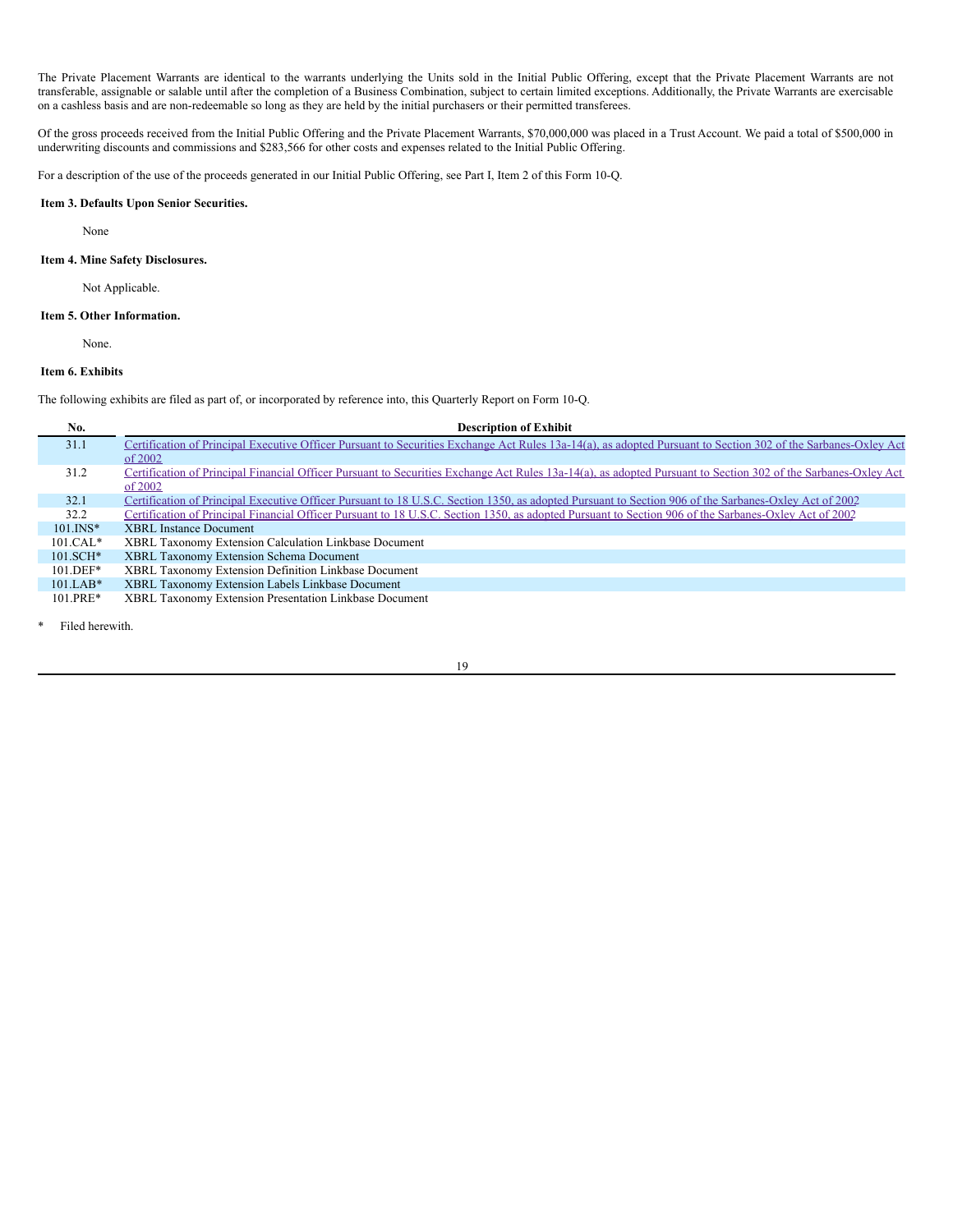# <span id="page-21-0"></span>**SIGNATURES**

Pursuant to the requirements of Securities Exchange Act of 1934, the registrant has duly caused this report to be signed on its behalf by the undersigned, thereunto duly authorized.

Date: October 16, 2019

Date: October 16, 2019

# **CHARDAN HEALTHCARE ACQUISITION CORP.**

| By:    | /s/ Jonas Grossman                           |
|--------|----------------------------------------------|
| Name:  | Jonas Grossman                               |
| Title: | President and Chief Executive Officer        |
|        | (Principal Executive Officer)                |
|        |                                              |
| By:    | /s/ George Kaufman                           |
| Name:  | George Kaufman                               |
| Title: | Chief Financial Officer and Head of Strategy |
|        | (Principal Financial and Accounting Officer) |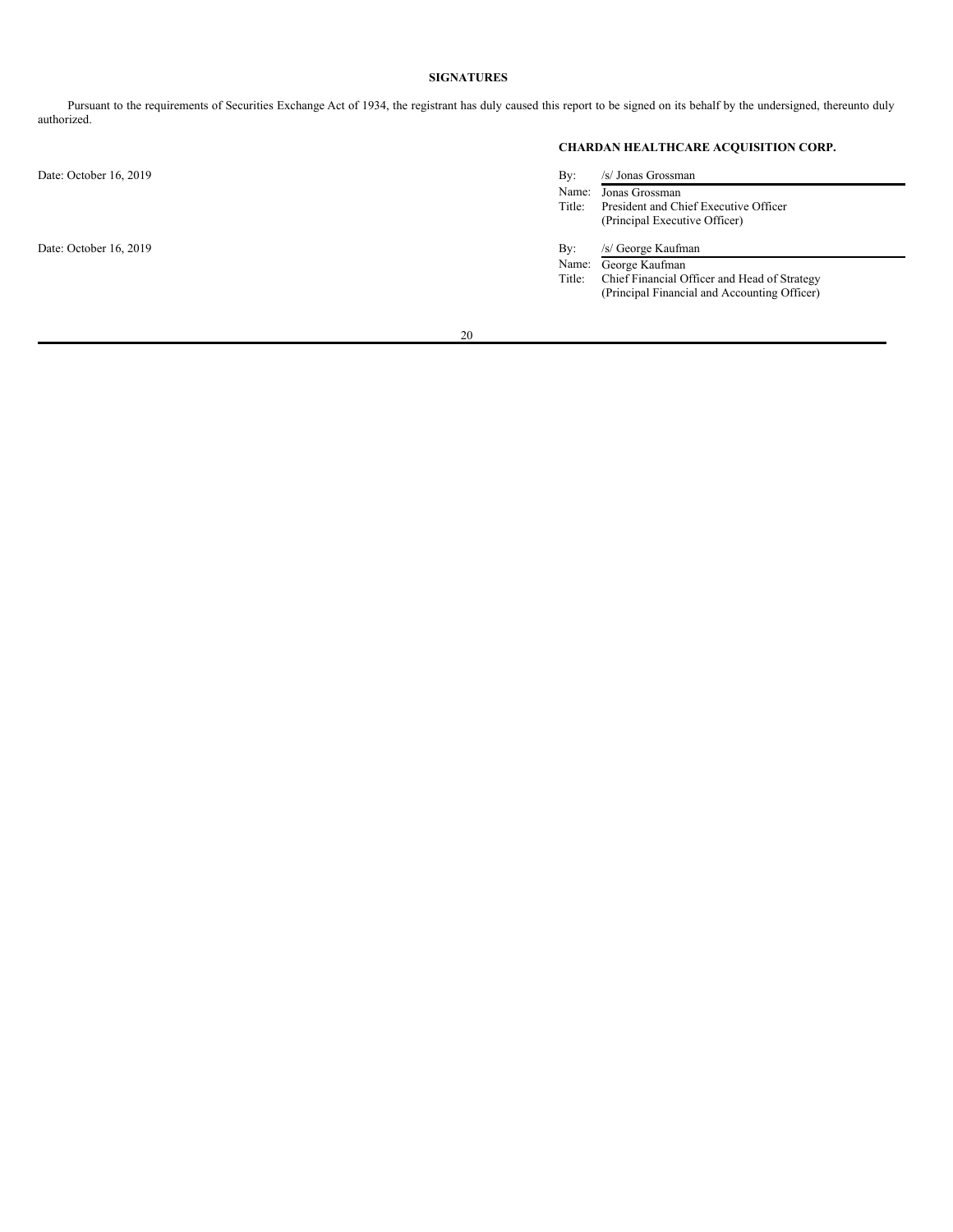## **CERTIFICATION OF CHIEF EXECUTIVE OFFICER PURSUANT TO RULE 13A-14(A) UNDER THE SECURITIES EXCHANGE ACT OF 1934, AS ADOPTED PURSUANT TO SECTION 302 OF THE SARBANES-OXLEY ACT OF 2002**

<span id="page-22-0"></span>I, Jonas Grossman, certify that:

- 1. I have reviewed this quarterly report on Form 10-Q of Chardan Healthcare Acquisition Corp.;
- 2. Based on my knowledge, this report does not contain any untrue statement of a material fact or omit to state a material fact necessary to make the statements made, in light of the circumstances under which such statements were made, not misleading with respect to the period covered by this report;
- 3. Based on my knowledge, the financial statements, and other financial information included in this report, fairly present in all material respects the financial condition, results of operations and cash flows of the registrant as of, and for, the periods presented in this report;
- 4. The registrant's other certifying officer(s) and I are responsible for establishing and maintaining disclosure controls and procedures (as defined in Exchange Act Rules 13a-15(e) and 15d-15(e)) for the registrant and internal control over financial reporting (as defined in Exchange Act Rules 13a-15(f) and 15d-15(f)) for the registrant and have:
	- a) Designed such disclosure controls and procedures, or caused such disclosure controls and procedures to be designed under my supervision, to ensure that material information relating to the registrant, is made known to us by others within those entities, particularly during the period in which this report is being prepared; and
	- b) (Paragraph omitted pursuant to SEC Release Nos. 33-8238/34-47986 and 33-8392/34-49313);
	- c) Evaluated the effectiveness of the registrant's disclosure controls and procedures and presented in this report my conclusions about the effectiveness of the disclosure controls and procedures, as of the end of the period covered by this report based on such evaluation; and
	- d) Disclosed in this report any change in the registrant's internal control over financial reporting that occurred during the registrant's most recent fiscal quarter (the registrant's fourth fiscal quarter in the case of an annual report) that has materially affected, or is reasonably likely to materially affect, the registrant's internal control over financial reporting; and
- 5. The registrant's other certifying officer(s) and I have disclosed, based on our most recent evaluation of internal control over financial reporting, to the registrant's auditors and the audit committee of the registrant's board of directors (or persons performing the equivalent functions):
	- a) All significant deficiencies and material weaknesses in the design or operation of internal control over financial reporting which are reasonably likely to adversely affect the registrant's ability to record, process, summarize and report financial information; and
	- b) Any fraud, whether or not material, that involves management or other employees who have a significant role in the registrant's internal control over financial reporting.

Date: October 16, 2019

/s/ Jonas Grossman

Jonas Grossman President and Chief Executive Officer (Principal Executive Officer)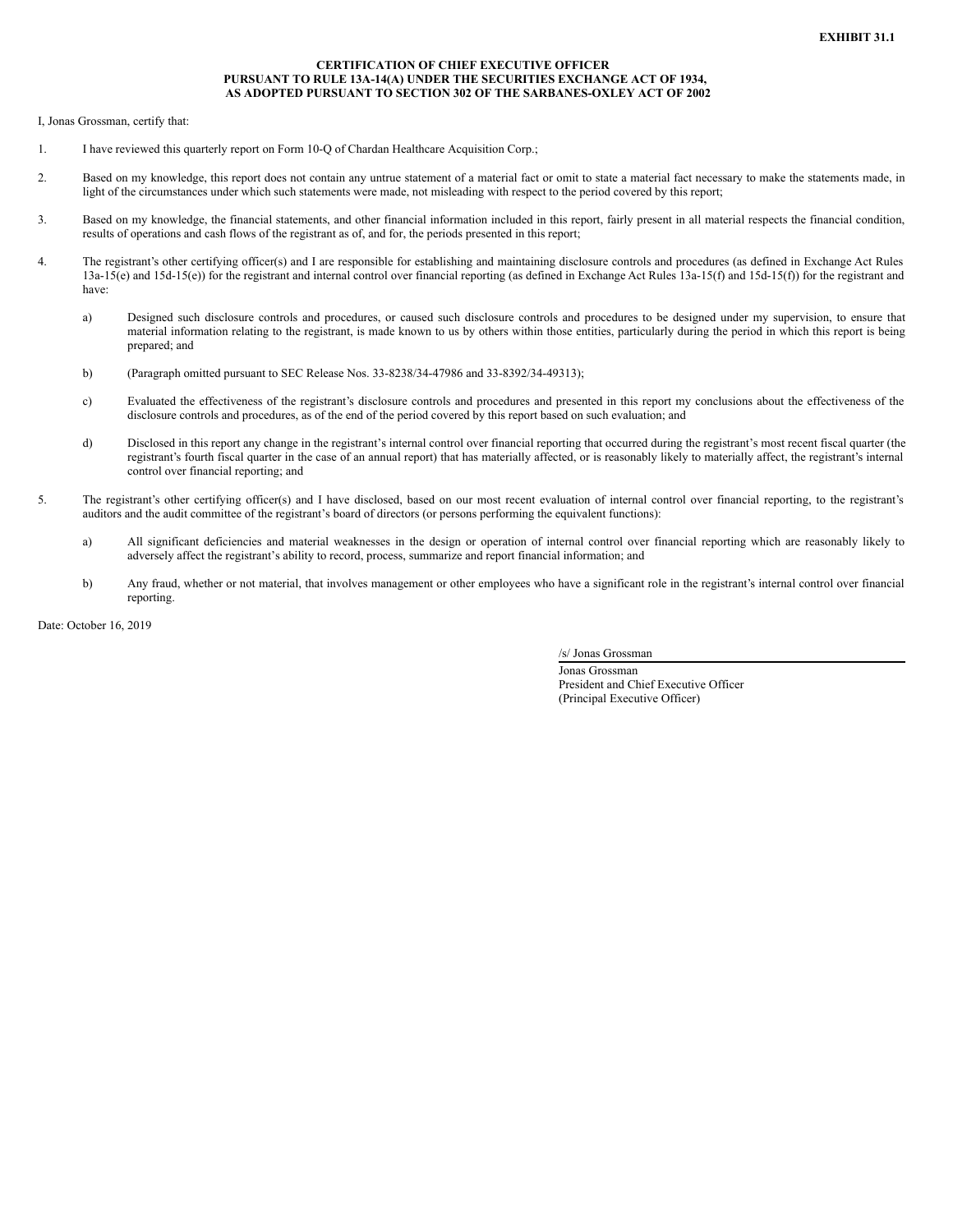## **CERTIFICATION OF CHIEF FINANCIAL OFFICER PURSUANT TO RULE 13A-14(A) UNDER THE SECURITIES EXCHANGE ACT OF 1934, AS ADOPTED PURSUANT TO SECTION 302 OF THE SARBANES-OXLEY ACT OF 2002**

<span id="page-23-0"></span>I, George Kaufman, certify that:

- 1. I have reviewed this quarterly report on Form 10-Q of Chardan Healthcare Acquisition Corp.;
- 2. Based on my knowledge, this report does not contain any untrue statement of a material fact or omit to state a material fact necessary to make the statements made, in light of the circumstances under which such statements were made, not misleading with respect to the period covered by this report;
- 3. Based on my knowledge, the financial statements, and other financial information included in this report, fairly present in all material respects the financial condition, results of operations and cash flows of the registrant as of, and for, the periods presented in this report;
- 4. The registrant's other certifying officer(s) and I are responsible for establishing and maintaining disclosure controls and procedures (as defined in Exchange Act Rules 13a-15(e) and 15d-15(e)) for the registrant and internal control over financial reporting (as defined in Exchange Act Rules 13a-15(f) and 15d-15(f)) for the registrant and have:
	- a) Designed such disclosure controls and procedures, or caused such disclosure controls and procedures to be designed under my supervision, to ensure that material information relating to the registrant, is made known to us by others within those entities, particularly during the period in which this report is being prepared; and
	- b) (Paragraph omitted pursuant to SEC Release Nos. 33-8238/34-47986 and 33-8392/34-49313);
	- c) Evaluated the effectiveness of the registrant's disclosure controls and procedures and presented in this report my conclusions about the effectiveness of the disclosure controls and procedures, as of the end of the period covered by this report based on such evaluation; and
	- d) Disclosed in this report any change in the registrant's internal control over financial reporting that occurred during the registrant's most recent fiscal quarter (the registrant's fourth fiscal quarter in the case of an annual report) that has materially affected, or is reasonably likely to materially affect, the registrant's internal control over financial reporting; and
- 5. The registrant's other certifying officer(s) and I have disclosed, based on our most recent evaluation of internal control over financial reporting, to the registrant's auditors and the audit committee of the registrant's board of directors (or persons performing the equivalent functions):
	- a) All significant deficiencies and material weaknesses in the design or operation of internal control over financial reporting which are reasonably likely to adversely affect the registrant's ability to record, process, summarize and report financial information; and
	- b) Any fraud, whether or not material, that involves management or other employees who have a significant role in the registrant's internal control over financial reporting.

Date: October 16, 2019

/s/ George Kaufman

George Kaufman Chief Financial Officer and Head of Strategy (Principal Financial and Accounting Officer)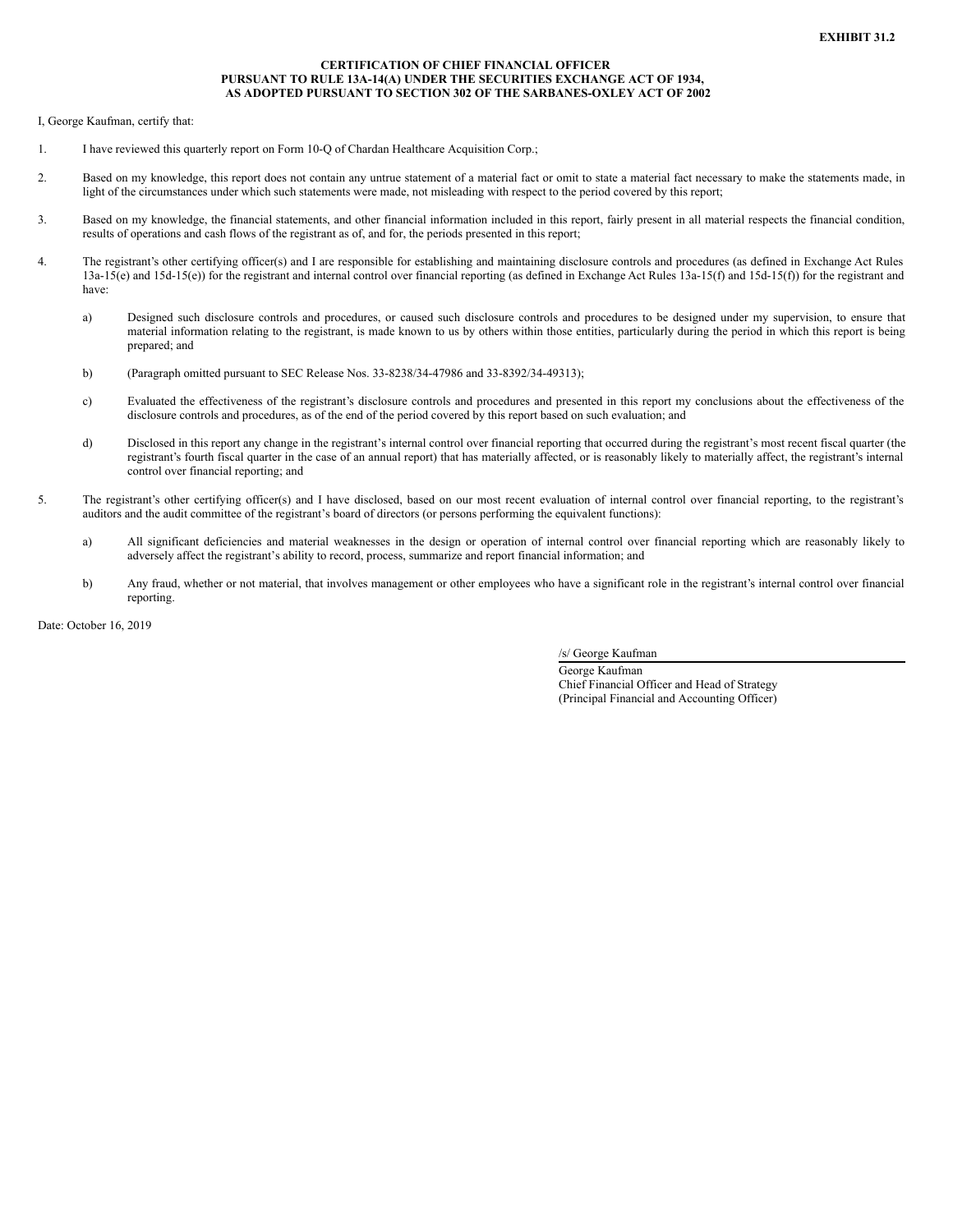## **CERTIFICATION PURSUANT TO 18 U.S.C. SECTION 1350 AS ADOPTED PURSUANT TO SECTION 906 OF THE SARBANES-OXLEY ACT OF 2002**

<span id="page-24-0"></span>In connection with the Quarterly Report of Chardan Healthcare Acquisition Corp. (the "Company") on Form 10-Q for the quarterly period ended September 30, 2019, as filed with the Securities and Exchange Commission (the "Report"), I, Jonas Grossman, Chief Executive Officer of the Company, certify, pursuant to 18 U.S.C. §1350, as added by §906 of the Sarbanes-Oxley Act of 2002, that:

- 1. The Report fully complies with the requirements of Section 13(a) or 15(d) of the Securities Exchange Act of 1934; and
- 2. To my knowledge, the information contained in the Report fairly presents, in all material respects, the financial condition and results of operations of the Company as of and for the period covered by the Report.

Dated: October 16, 2019

/s/ Jonas Grossman

Jonas Grossman President and Chief Executive Officer (Principal Executive Officer)